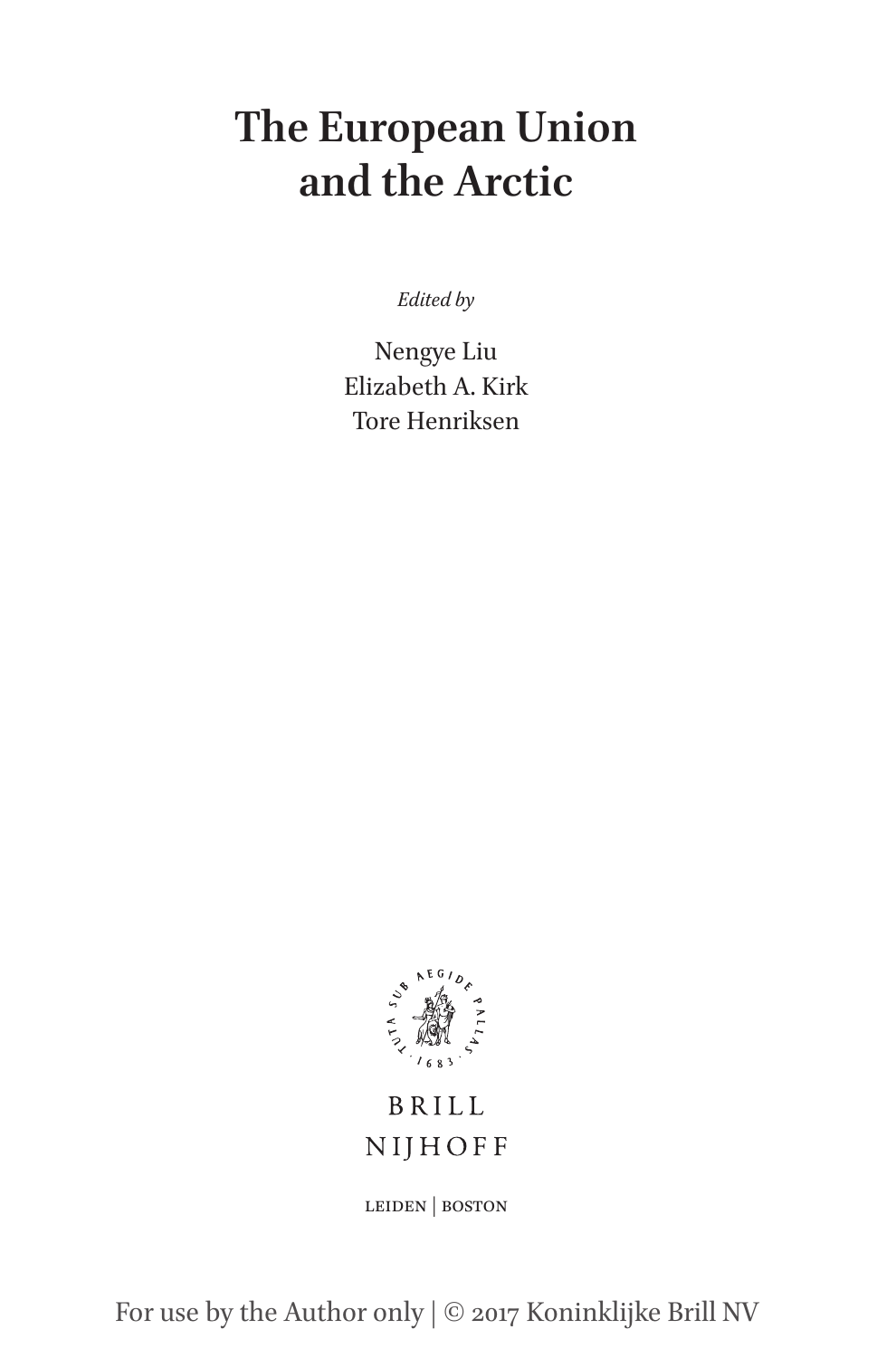## **Contents**

**Foreword** vii **Acknowledgments** viii **List of Contributors** ix

**1 Introduction** 1 *Nengye Liu, Elizabeth A. Kirk and Tore Henriksen*

#### **Part 1** *The EU's Arctic Policy*

- **2 Formulating a Cross-cutting Policy: Challenges and Opportunities for Effective EU Arctic Policy-making** 11 *Adam Stępień and Timo Koivurova*
- **3 The EU Crossing Arctic Frontiers: The Barents Euro-Arctic Council, Northern Dimension, and EU-West Nordic Relations** 40 *Alyson J.K. Bailes and Kristmundur Þ. Ólafsson*

#### **Part 2** *The EU and the Arctic Region*

- **4 Strengthening the European Union—Greenland's Relationship for Enhanced Governance of the Arctic** 65 *Mar Campins Eritja*
- **5 Partners or Rivals? Norway and the European Union in the High North** 97 *Andreas Østhagen and Andreas Raspotnik*
- **6 Searching for Common Ground in Evolving Canadian and EU Arctic Strategies** 119 *P. Whitney Lackenbauer and Suzanne Lalonde*
- **7 Russian Arctic Policy, Petroleum Resources Development and the EU: Cooperation or Coming Confrontation?** 172 *Tina Hunter*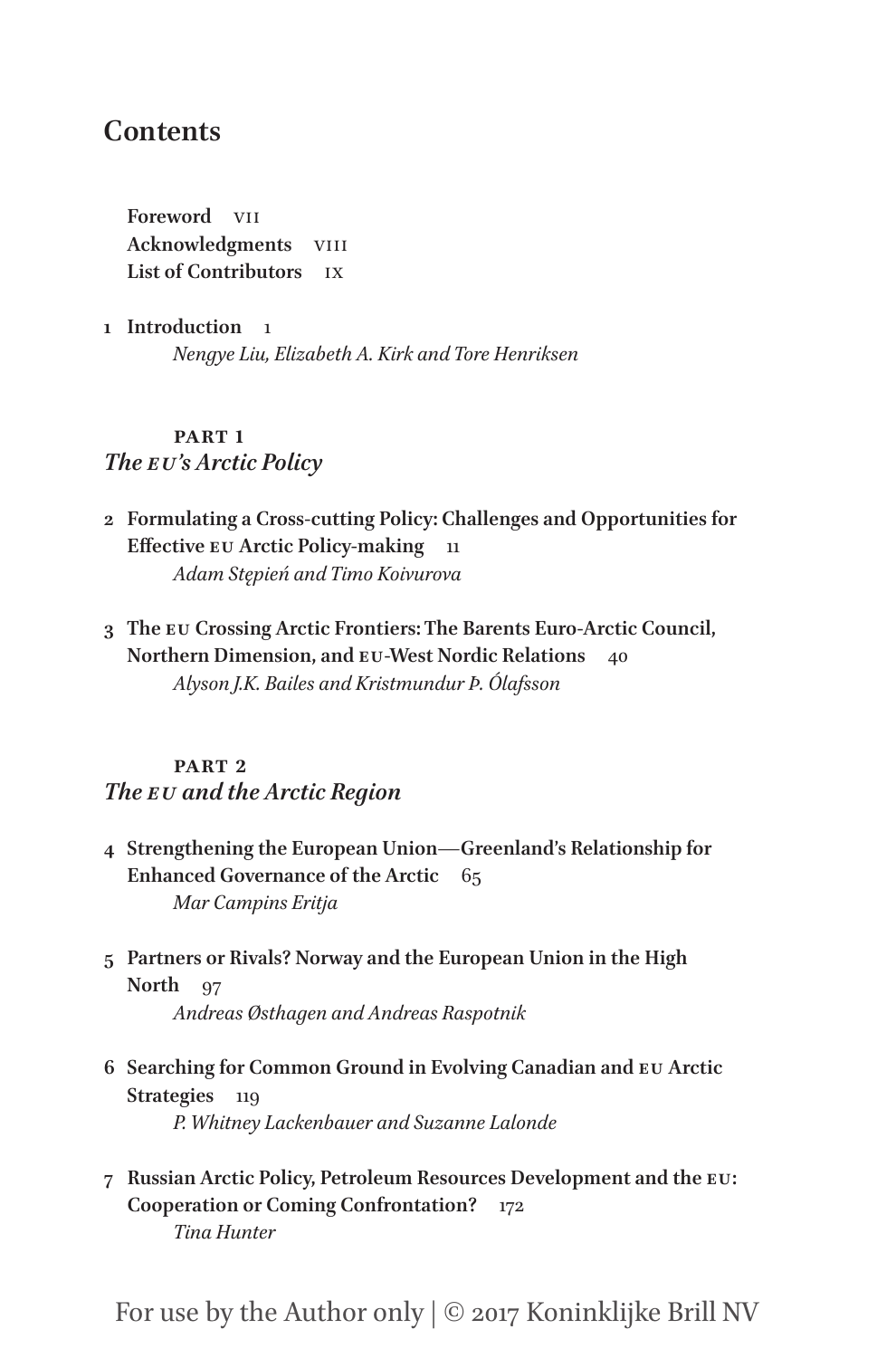**8 Gauging US and EU Seal Regimes in the Arctic against Inuit Sovereignty** 200 *Michael Fakhri*

## **Part 3**

#### *The EU and Regulating Human Activities in the Arctic*

- **9 The European Union and Arctic Shipping** 239 *Henrik Ringbom*
- **10 The European Union's Potential Contribution to the Governance of High Sea Fisheries in the Central Arctic Ocean** 274 *Nengye Liu*
- **11 On Thin Ice? Arctic Indigenous Communities, the European Union and the Sustainable Use of Marine Mammals** 296 *Martin Hennig and Richard Caddell*
- **12 Joint Approaches and Best Practices—An Integrated and Coherent EU Arctic Policy in Support of Articles 208 and 214 UNCLOS** 342 *Henning Jessen*

#### **13 Conclusion** 360 *Nengye Liu, Elizabeth A. Kirk and Tore Henriksen*

**Index** 369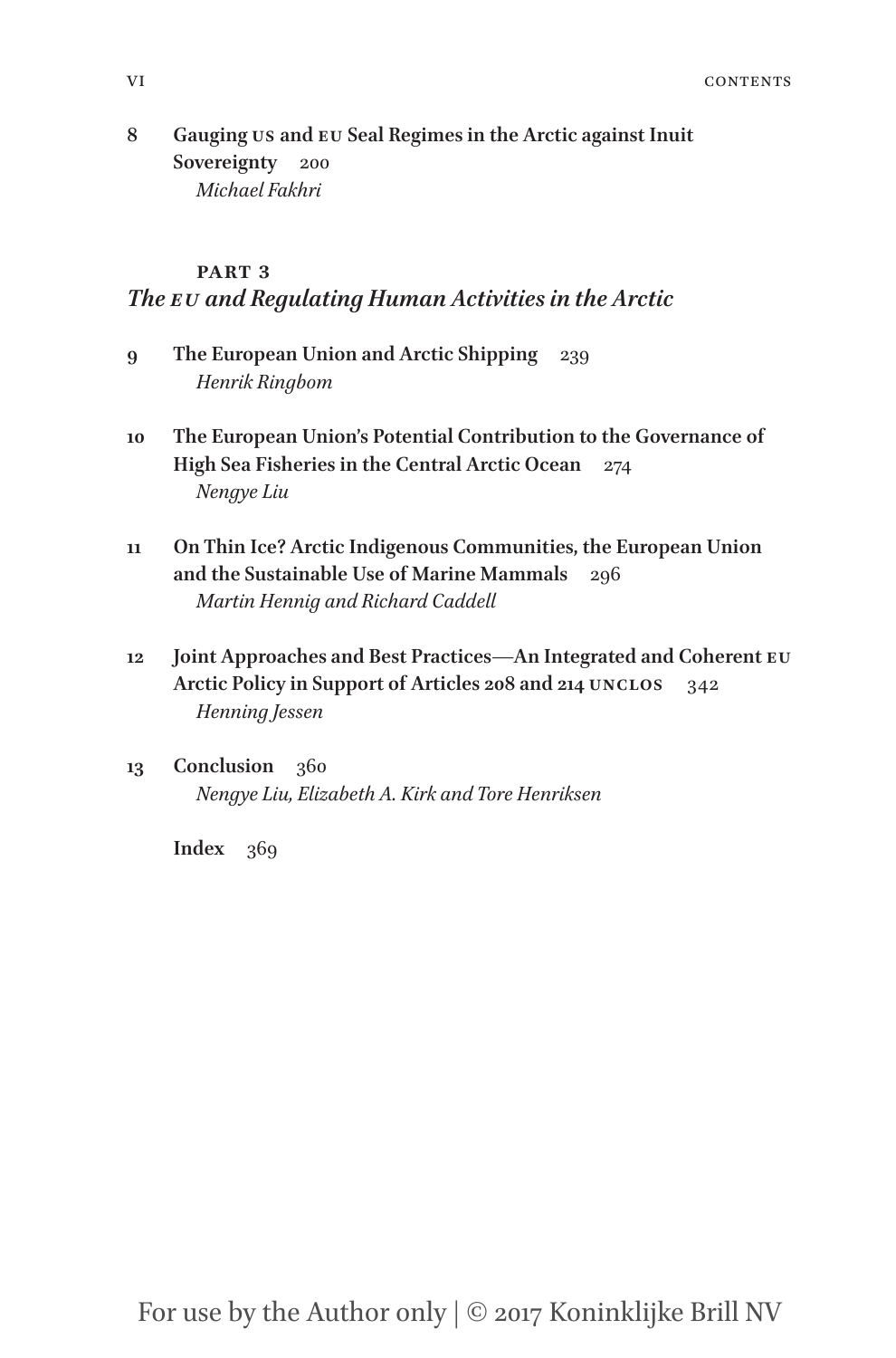## **Formulating a Cross-cutting Policy: Challenges and Opportunities for Effective EU Arctic Policy-making**

*Adam Stępień and Timo Koivurova*

#### **1 Introduction**

The European Union (EU) has been developing its over-arching Arctic policy for almost ten years, starting with the EU Parliament's Resolution<sup>1</sup> and European Commission's Communication<sup>2</sup> in 2008. Over the years, the Union has made much progress in clarifying its approach to the Arctic, moving towards more nuanced and cautious approaches, as visible from the Joint Communication<sup>3</sup>

Adam Stępień, Researcher, Arctic Centre, University of Lapland, Finland, corresponding author, [astepien@ulapland.fi](mailto:astepien@ulapland.fi).

<sup>\*\*</sup> Timo Koivurova, Professor, Director of the Arctic Centre, University of Lapland, Finland.

<sup>\*\*\*</sup> The chapter draws upon: Adam Stępień, Timo Koivurova and Paula Kankaanpää, 'Strategic Assessment of Development of the Arctic: Assessment Conducted for the European Union' (2014) [<www.arcticinfo.eu/sada](http://www.arcticinfo.eu/sada)> accessed 7 March 2016; Adam Stępień, Timo Koivurova and Paula Kankaanpää, *The Changing Arctic and the European Union* (Brill/ Nijhoff 2016); Timo Koivurova and others, 'The Present and Future Competence of the European Union in the Arctic' (2012) 48 *Polar Record* 361; Adam Stępień, 'The EU Needs a Two-Tier Approach towards the Arctic: A General Policy for the Circumpolar Arctic and a Concrete Strategy for the European Arctic' [10 December 2015] [<http://www.the](http://www.thearcticinstitute.org/2015/12/EU-needs-two-tier-approach-towards-the-arctic.html) [arcticinstitute.org/2015/12/EU-needs-two-tier-approach-towards-the-arctic.html](http://www.thearcticinstitute.org/2015/12/EU-needs-two-tier-approach-towards-the-arctic.html)> accessed 7 March 2016.

<sup>1</sup> European Parliament, Resolution of 9 October 2008 on Arctic governance [2008] P6\_TA(2008)0474.

<sup>2</sup> European Commission Communication of 20 November 2008 on the European Union and the Arctic Region, COM (2008) 763.

<sup>3</sup> Joint Communication of the European Commission and High Representative of the European Union for Foreign Affairs and Security Policy of 26 June 2012 on Developing a European Union Policy towards the Arctic Region: Progress since 2008 and Next Steps, JOIN (2012) 19.

<sup>©</sup> ADAM STĘPIEŃ AND TIMO KOIVUROVA, 2017 | DOI 10.1163/9789004349179\_003 This is an open access chapter distributed under the terms of the CC-BY-NC License.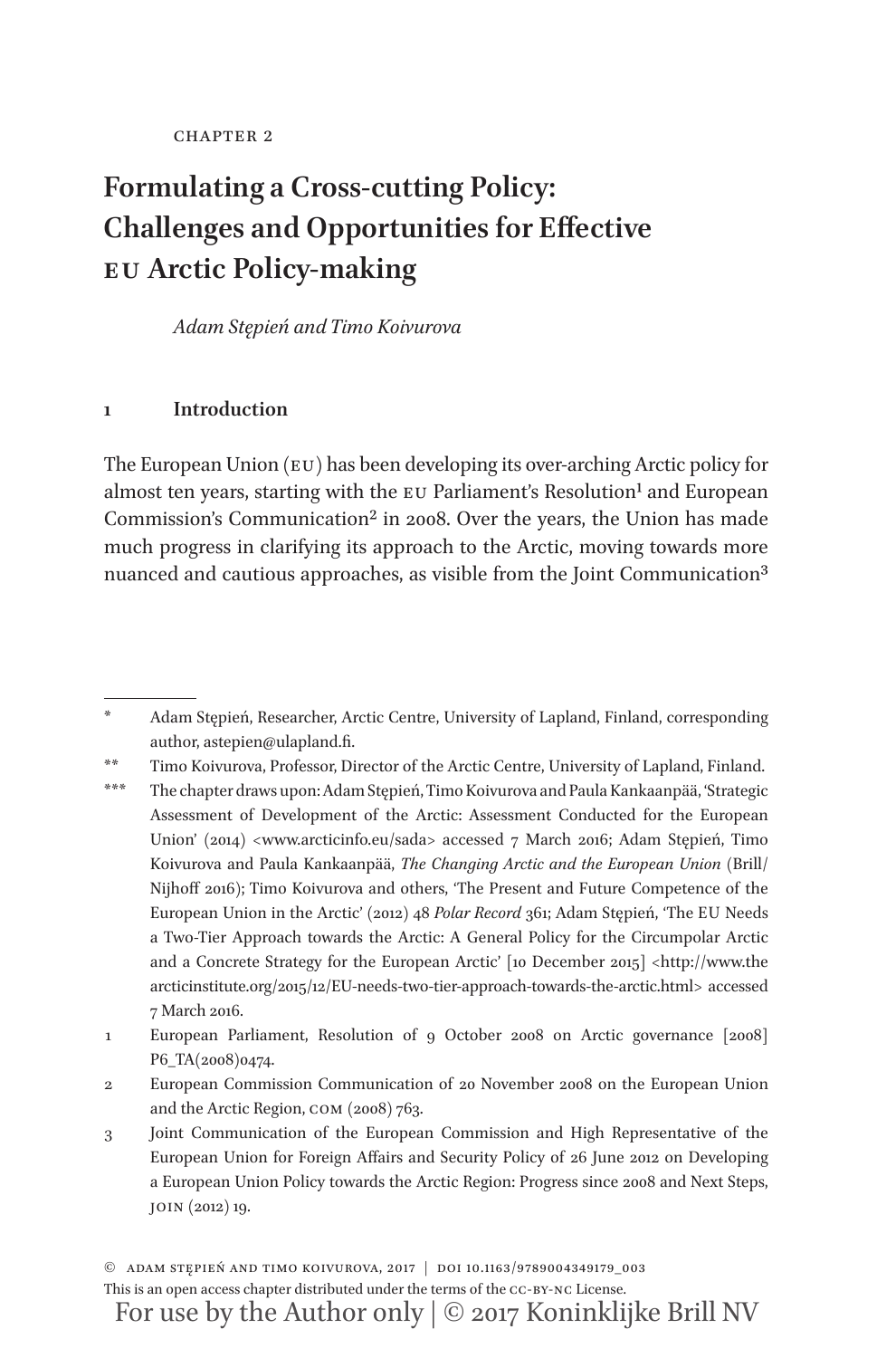from 2012, EU Council Conclusions,<sup>4</sup> and the latest Joint Communication<sup>5</sup> from 2016. The latest of this series of policy statements is even titled 'An integrated European Union policy for the Arctic". Yet, the EU Arctic policy remains a work in progress and faces a number of structural challenges.

The EU exerts an influence on Arctic regions in a variety of forms. This includes affecting regional development in Northern Fennoscandia, the EU's environmental and economic footprint, shaping international Arctic-relevant norms and taking part in regional governance. It is not easy for the EU to act in a coherent manner in the Arctic given the broad scope of the Union's presence, as well as the fact that the EU itself is a very complex governance entity and the Arctic is a very heterogeneous policy environment. Consequently, we need to ask whether establishing an overarching EU Arctic policy framework, first, can make EU Arctic activities more coherent (i.e. synergetic and lacking contradictions), and second, whether—as is often assumed without reflection—it can actually enhance the EU's performance as an actor in the Arctic. If yes, what policy instruments could lead to such an enhancement? While much existing literature discusses the EU's participation in Arctic co-operation and its relations with Arctic States, this chapter focuses on the EU policy-making relevant for the Arctic, predominantly of internal nature. A large part of the EU's Arctic policy is about what the EU can do itself that is of importance for Arctic regions. We believe that in the long-term, the EU's constructive influence in the Arctic will depend primarily on mechanisms and instruments enhancing procedural coherence, which entails setting up a coherent Arctic-relevant decision-making process in the EU.

This chapter begins with the presentation of a broad spectrum of the EU Arctic-relevant policies and the way in which these have been brought together under the umbrella of the "EU Arctic policy". Building on this overview, we consider the questions of coherence and added value (within the EU's overall policy system) of the EU Arctic policy. This yields three challenges: balancing between Circumpolar and European Arctic policy spaces, influencing general EU decision-making within various policy fields, and managing multiple channels of interaction with Arctic actors and stakeholders. We offer some ideas as regards addressing these challenges.

<sup>4</sup> Council of the European Union, Conclusions on Developing a European Union Policy Towards the Arctic Region, Brussels [14 May 2014].

<sup>5</sup> Joint Communication of the European Commission and High Representative of the European Union for Foreign Affairs and Security Policy of 27 April 2016 on An Integrated European Union Policy for the Arctic, JOIN (2016) 21.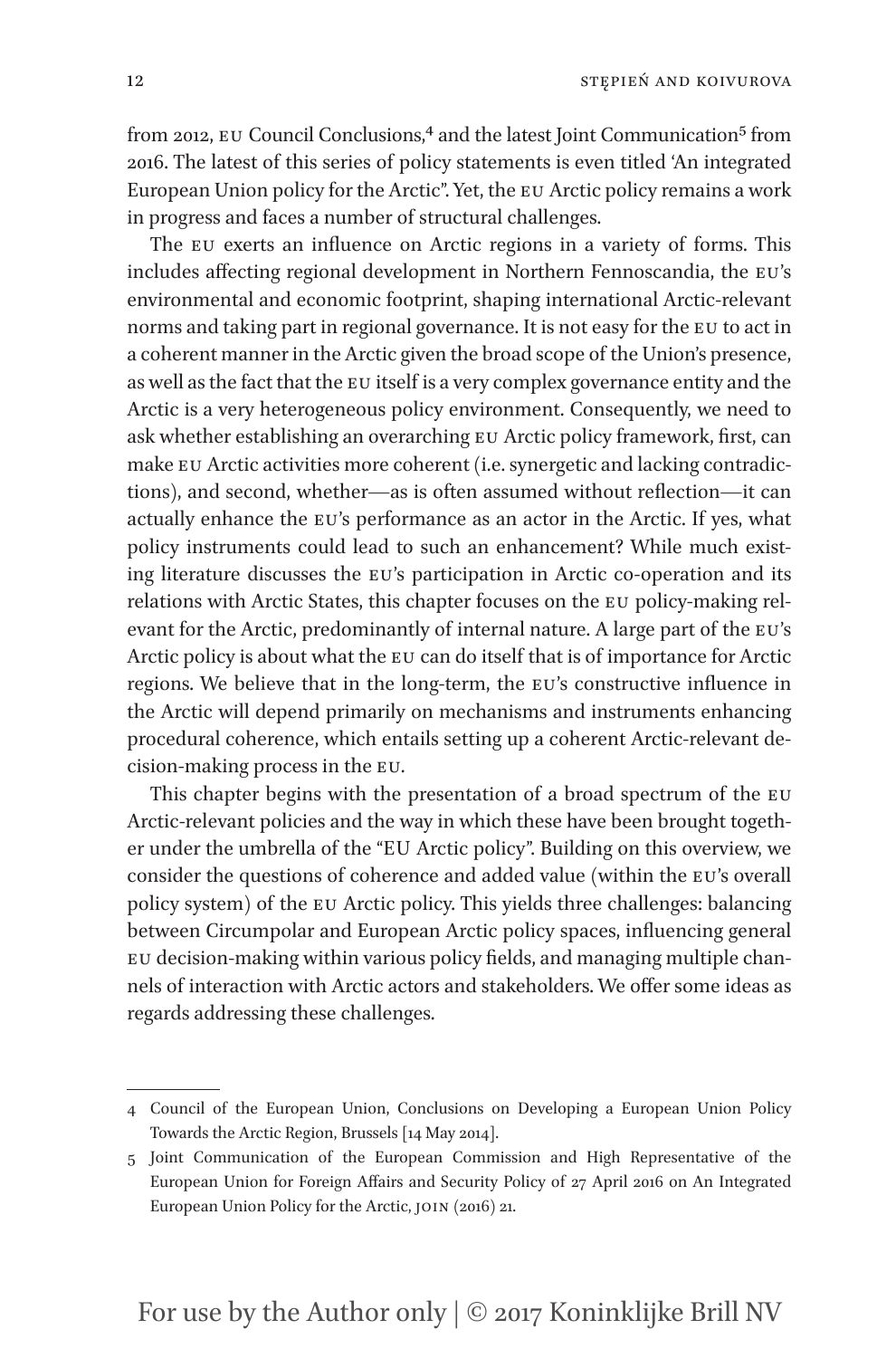#### **2 The EU Arctic Policy: "A Sum of Many Parts"**

In 2013, the former EU Commissioner for maritime affairs and fisheries referred to the 2012 EU policy statement on the EU Arctic policy an "all-encompassing policy document".6 At the same time, EU institutions acknowledge "the crosssectoral nature of Arctic issues" that Arctic policy strives to encompass.7 What are "all" the issues and sectors that the EU Arctic policy is to cut across?

Tonami and Watters<sup>8</sup> described Japanese Arctic policy as a "sum of many parts". This could be said about every Arctic policy adapted by Arctic and non-Arctic States over the last decade. In particular, the policies of Arctic States are multifaceted, combining matters of typically internal and external nature. They refer to socio-economic development and environment of their northernmost regions, to investments in the North, alongside international co-operation. The EU-Arctic nexus is similarly complex. The EU originally emphasized the external dimension of its Arctic policy (international co-operation remains a central aspect of the EU's presence in the region). However, the Union's Arctic policy increasingly encompasses questions of regional socioeconomic development in the northernmost parts of Europe as well as issues—of primarily internal character—where the EU acts towards the Arctic, such as climate change mitigation. The multidimensional—internal, cross-border and external—character of the EU's Arctic policy is visible especially in the Joint Communication published in 2016.9

Within this broad EU-Arctic landscape, two distinct yet interconnected geographical and policy spaces can be distinguished: the pan-Arctic, Circumpolar, maritime space of external affairs and the European Arctic policy domain, primarily of a terrestrial and internal nature. The EU influences both the European and Circumpolar Arctic by three channels: its internal regulations, its funding programs and co-operation with international partners.

Firstly, the EU makes policies and legislates in areas where the Union has acquired competences from its Member States. The EU is a *sui-generis* organization that has pooled competences from its Member States and manages some policy areas at the supranational level. Some of these competences are exclusive, such as commercial policy or the conservation of living biological

<sup>6</sup> Maria Damanaki, speech at Arctic Frontiers conference, Tromsø, Norway, 21 January 2013.

<sup>7</sup> See Council of the European Union 2014, n. 5 above, 35.

<sup>8</sup> Aki Tonami and Stewart Watters, 'Japan's Arctic Policy: The Sum of Many Parts' [2012] Arctic Yearbook 2012, 93, [<http://www.arcticyearbook.com/index.php/articles/21-japan-s-arctic](http://www.arcticyearbook.com/index.php/articles/21-japan-s-arctic-policy-the-sum-of-many-parts) [-policy-the-sum-of-many-parts>](http://www.arcticyearbook.com/index.php/articles/21-japan-s-arctic-policy-the-sum-of-many-parts) accessed 7 March 2016.

<sup>9</sup> JOIN (2016) 21.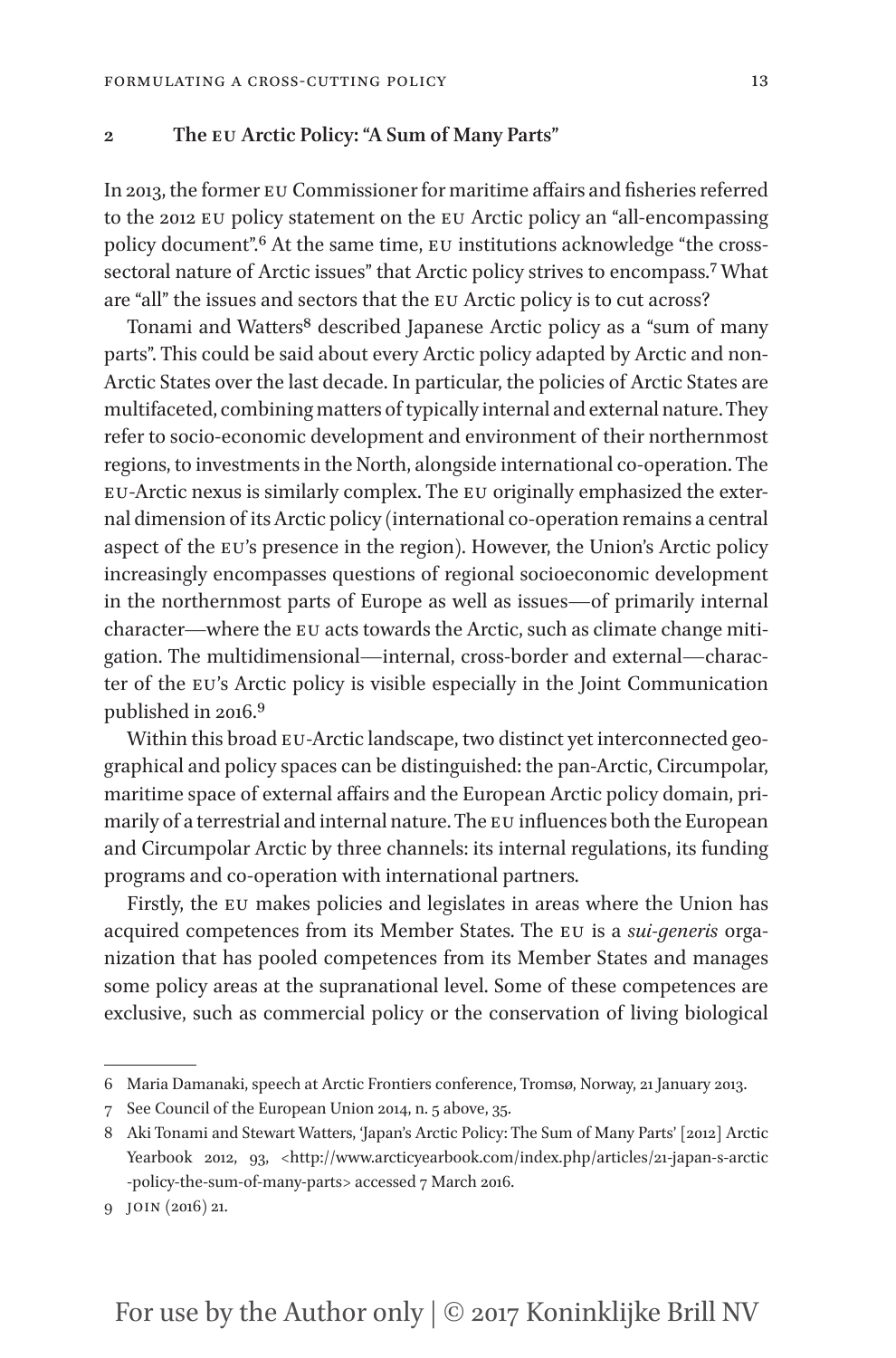resources.10 In some areas, the EU shares competences with its Member States, including in the fields of transport, energy, economic, social and territorial cohesion, as well as the environment. Shared competence means that once the EU regulates a particular issue, actions of Member States are limited. There are also fields of complementary competence, where the EU institutions are allowed to act without constraining Member States' competences, including tourism, culture and education.<sup>11</sup>

Secondly, the EU's influence is visible via numerous funding instruments. The Union budget is a major source of financing for Arctic research with about EUR 150 million on Arctic-related research spent during the previous multiannual seven-year financial perspective (which encompassed the International Polar Year).<sup>12</sup> That effort is likely to be matched or exceeded under Horizon 2020 program running from 2014.13 Further, the EU provides funding for regional development and cross-border co-operation. EU structural programs are of key importance for northernmost Finnish and Swedish regions, which face challenges of remoteness and sparse population, in some cases being among the poorest regions with the lowest development potential in their respective states.14 The same can be said about the EU-supported cross-border co-operation programs in the North (such as Northern Periphery and Arctic Program or Northern Dimension partnerships). Moreover, the EU provides support for development of education and training in Greenland as a part of the EU-Greenland Partnership Agreement.15

Thirdly, the EU takes part in co-operation with other actors (including Arctic States). For example, the EU, Canada and the US adopted the Galway Statement on Atlantic Ocean Co-operation,<sup>16</sup> which includes joint efforts in Arctic research. Since 2010, and in the aftermath of the seal ban, the EU has

<sup>10</sup> Article 3, The Treaty on the Functioning of the European Union (TFEU) [2012] OJ C326/47.

<sup>11</sup> Articles 3–6, TFEU.

<sup>12</sup> JOIN (2012) 19.

<sup>13</sup> JOIN (2016) 21.

<sup>14</sup> Lise Smed Olsen and others, 'Sustainable Business Development in the Nordic Arctic' (Nordregio Nordic Centre for Spatial Development 2016).

<sup>15</sup> Council Decision 2014/137/EU of 14 March 2014 on relations between the European Union on the one hand, and Greenland and the Kingdom of Denmark on the other, [2014] OJ L76/1, together with Programming Document for the Sustainable Development of Greenland 2014–2020, 2014/137/EU.

<sup>16</sup> Galway Statement on Atlantic Ocean Co-operation. Launching a European Union— Canada—United States of America Research Alliance [24 May 2013] <[https://ec.europa.eu/](https://ec.europa.eu/research/iscp/pdf/galway_statement_atlantic_ocean_co-operation.pdf) [research/iscp/pdf/galway\\_statement\\_atlantic\\_ocean\\_co-operation.pdf>](https://ec.europa.eu/research/iscp/pdf/galway_statement_atlantic_ocean_co-operation.pdf) accessed 7 March 2016.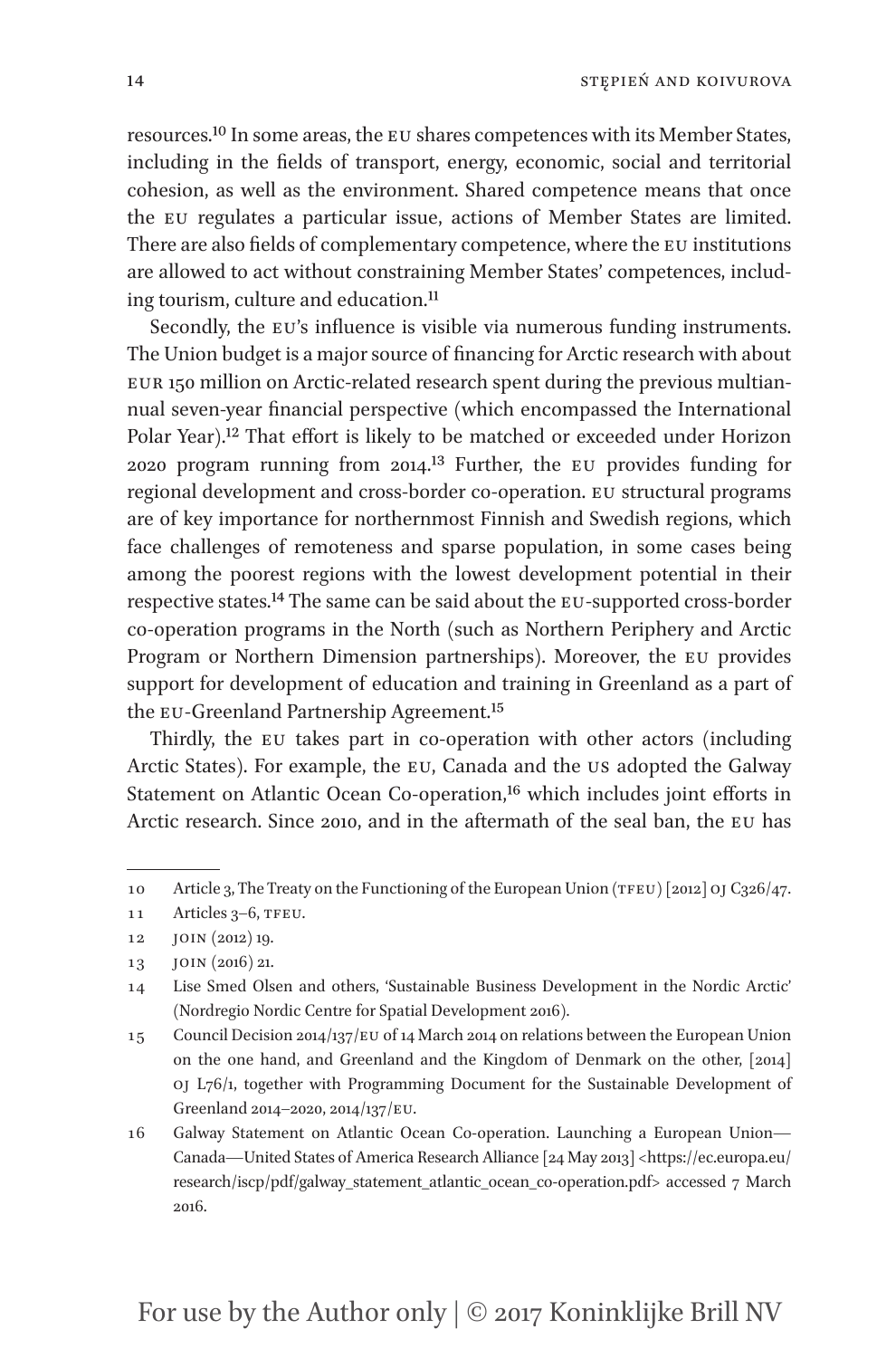organized regular meetings with representatives of Arctic indigenous people.17 The EU's special relationship with Greenland<sup>18</sup> revolves primarily around fisheries and enhancing human resources.<sup>19</sup> The EU's Raw Materials Initiative<sup>20</sup> emphasizes resource diplomacy and securing resource imports from stable and well-governed regions. The co-operation with Greenland (and potentially Canada) is supposed to be a step towards achieving that objective.21 The EU is also involved in developments in northwest Russia via its regional and crossborder funding (e.g. Kolarctic program).<sup>22</sup> EU funding finds its way to the Russian Arctic also via the Northern Dimension (ND), a Finnish initiative from the 1990s, which developed into a common policy of the EU, Iceland, Norway and Russia from 2006. Different "partnerships"—through which ND cooperation is organized—support, among others, feasibility studies for much desired East-West transport connections in the European North or environmental infrastructure in northern Russian settlements.23

The EU can also influence development of international norms and decisionmaking that are of relevance for the region. EU competences as regards setting rules for maritime transport make the European Commission's Directorate General Mobility and Transport (DG MOVE) (responsible for transport) an important actor in any international negotiation referring to maritime traffic. This has included negotiations in the International Maritime Organization  $(IMO)<sup>24</sup>$  as regards the mandatory Polar Code (International Code for Ships

- 19 The government of Denmark, itself a member of the EU, represents the Faroe Islands and Greenland (as parts of the Kingdom of Denmark) as non-EU territories in a number of policy areas.
- 20 European Commission Communication of 4 November 2008 on the raw materials initiative—meeting our critical needs for growth and jobs in Europe, COM (2008) 699.
- 21 For example, European Commission—MEMO/12/428 13/06/2012 Greenland's raw materials potential and the EU's strategic needs <[http://europa.eu/rapid/press-release\\_MEMO-](http://europa.eu/rapid/press-release_MEMO-12-428_en.htm)[12-428\\_en.htm](http://europa.eu/rapid/press-release_MEMO-12-428_en.htm)> accessed 7 March 2017. However, so far Greenlandic raw materials production and export to the EU has not materialized.
- 22 Kolarctic (ENPI, 2007–2014) Program's website at <[http://www.kolarcticenpi.info/en>](http://www.kolarcticenpi.info/en) accessed 7 March 2016.
- 23 European External Action Service website, Northern Dimension [<http://www.eeas](http://www.eeas.europa.eu/north_dim/) [.europa.eu/north\\_dim/>](http://www.eeas.europa.eu/north_dim/) accessed 7 March 2017.
- 24 The European Union or the European Commission is not a member of the International Maritime Organization. However, as many aspects under discussion in the IMO are in the

<sup>17</sup> Adam Stępień, 'Incentives, Practices and Opportunities for Arctic External Actors' Engagement with Indigenous Peoples: China and the European Union', in Timo Koivurova and Tianbao Qin (eds) *Arctic Law and Governance: the role of China, the EU and Finland* (Hart Publishing, 2017).

<sup>18</sup> Greenland left the European Economic Community—the EU's predecessor—in 1985.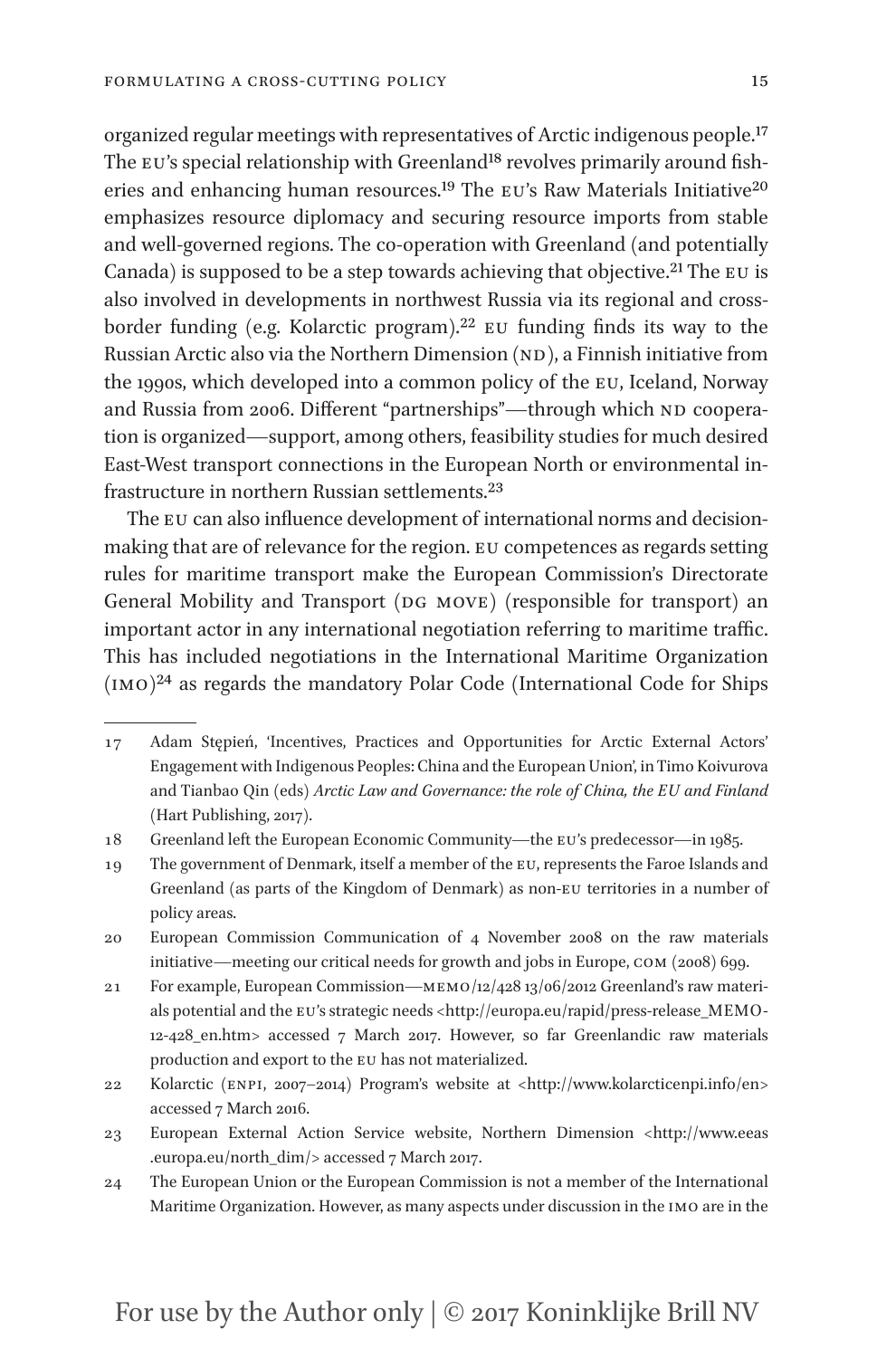Operating in Polar Waters), concluded in 2015 (in force 1 January 2017).25 The European Commission is also one of the key players in the international negotiations on the protection of biodiversity in areas beyond national jurisdiction;26 a process that is potentially of high importance for the future governance of the Central Arctic Ocean. Owing to the exclusive EU competence as regards conservation of marine biological resources under common fisheries policy, the European Commission would be among key non-Arctic actors in the discussion on any future Arctic fisheries management scheme.27 In addition, as a party to the Stockholm Convention on Persistent Organic Pollutants (POPs)<sup>28</sup> as well as the UN Economic Commission for Europe (UNECE) Convention on Long-range Transboundary Air Pollution (LRTAP)29—international instruments targeting POPs—the EU can influence the placing of new Arcticrelevant POPs on the list of substances to be eliminated or restricted.

At the regional level, the European Commission is a full member of the Barents Euro-Arctic Council and provides a significant portion of the funding for cross-border co-operation in the Barents region. In the Arctic Council, the EU acts in practice as an observer and its representatives are active in several of the Arctic Council's working groups, including the Conservation of Arctic Flora and Fauna (CAFF) and the Protection of Arctic Marine Environment (PAME).

The EU's regulatory power, its relations with trade partners and its influence on international processes are relevant for the Arctic because the EU's internal market, its economy and population exert a noticeable environmental and economic footprint on the region. Among others, the 2010 EU *Arctic Footprint and* 

25 International Code for Ships Operating in Polar Waters (Polar Code), MEPC 68/21/ Add.1, [<http://www.imo.org/en/MediaCentre/HotTopics/polar/Documents/POLAR%20](http://www.imo.org/en/MediaCentre/HotTopics/polar/Documents/POLAR%20CODE%20TEXT%20AS%20ADOPTED.pdf) [CODE%20TEXT%20AS%20ADOPTED.pdf](http://www.imo.org/en/MediaCentre/HotTopics/polar/Documents/POLAR%20CODE%20TEXT%20AS%20ADOPTED.pdf)> accessed 7 March 2016.

27 For example, establishing a Regional Fisheries Management Organization for the Arctic Ocean.

29 Convention on Long-range Transboundary Air Pollution, 13 November 1979 (entry into force 16 March 1983), 1302 *UNTS* 217; 18 *ILM* 1442 (1979).

scope of competences shared between the Member States and the Union, the EU and Member States meet before the IMO (and its committees) meetings in order to speak, where possible, with a single voice.

<sup>26</sup> For example, Stephen Hodgson, Andrew Serdy, Ian Payne, Johan Gille, 'Towards a Possible International Agreement on Marine Biodiversity in Areas Beyond National Jurisdiction' (2014) [<http://www.europarl.europa.eu/RegData/etudes/STUD/2014/536292/IPOL\\_STU](http://www.europarl.europa.eu/RegData/etudes/STUD/2014/536292/IPOL_STU(2014) [\(2014\)](http://www.europarl.europa.eu/RegData/etudes/STUD/2014/536292/IPOL_STU(2014)536292\_EN.pdf> accessed 7 March 2016.

<sup>28</sup> Stockholm Convention on Persistent Organic Pollutants 22 May 2001 (entry into force 17 May 2004), 2256 *UNTS* 119; 40 *ILM* 532 (2001).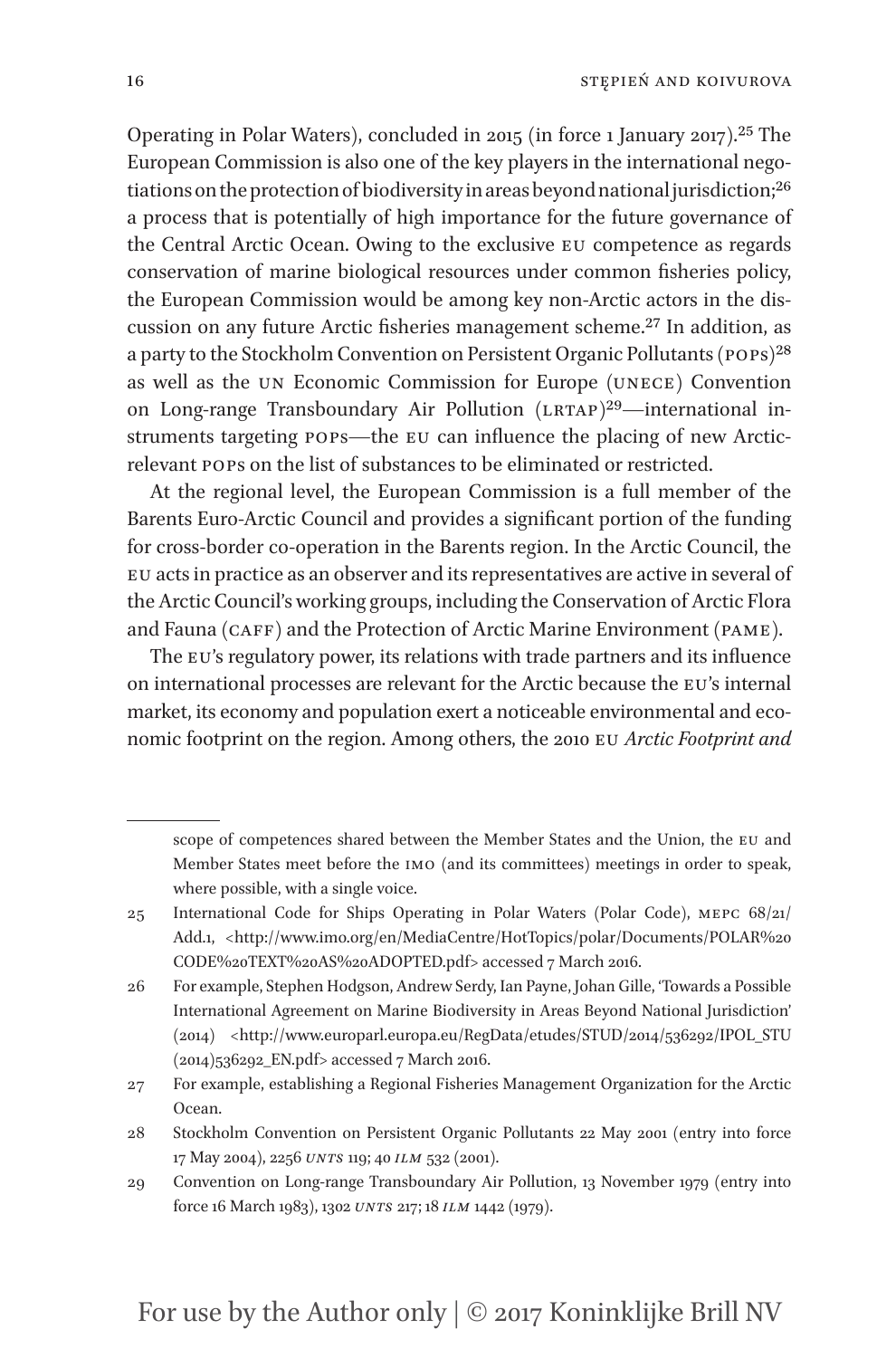*Policy Assessment Report*30 and the 2014 *Strategic Assessment of Development of the Arctic report*31 outlined the scope of such EU's links with the Arctic. For example, a relatively high percentage of emissions produced in the EU find their way into the Arctic,<sup>32</sup> as Europe is the closest highly industrialized region to the Arctic. Various EU policies that influence European emissions of persistent organic pollutants, such as Polychlorinated biphenyls (PCBs), mercury, acidifying pollutants (sulphur and nitrogen oxides) or short-live climate pollutants (black carbon and methane), contribute to the amount of contamination reaching the Arctic environment via wind patterns and ocean currents. Approximately a quarter of the mercury emissions reaching the Arctic from southern latitudes is emitted within the EU, primarily due to Europe's proximity to the region. In 2013, the EU contributed 11% to global carbon dioxide emissions (although the figure would be different if it included the EU consumption of goods produced elsewhere in the world).33 The EU accounts for 30%–40% of fish imports from Arctic countries, and 24% of final demand for products from the Arctic oil and gas industry.34

The Arctic footprint of the European population, economy and market is influenced by various EU policies, making the EU one of the actors shaping albeit often from afar—Arctic realities. Climate and energy policies provide the clearest examples. Climate change is widely considered one of key drivers of the Arctic's transformation.35 The EU introduced mitigation actions, including via energy transition, regulations supporting renewables, energy efficiency and the emissions trading system.<sup>36</sup> The EU also significantly supports climate research including Arctic research projects.<sup>37</sup> Furthermore, the EU action on

<sup>30</sup> Sandra Cavalieri and others, 'EU Arctic Footprint and Policy Assessment: Final Report' 1 [<http://www.endseurope.com/docs/101119a.pdf>](http://www.endseurope.com/docs/101119a.pdf) accessed 7 March 2016.

<sup>31</sup> Stępień, Koivurova and Kankaanpää 2014, n. 1 above.

<sup>32</sup> Cavalieri and others 2010, n. 31 above.

<sup>33</sup> Jos GJ Olivier and others, 'Trends in Global CO2 Emissions 2014 Report' (2014) PBL Netherlands Environmental Assessment Agency and the Institute for Environment and Sustainability (IES) of the European Commission's Joint Research Centre (JRC) Report.

<sup>34</sup> Cavalieri and others 2010, n. 31 above.

<sup>35</sup> *Arctic Biodiversity Assessment. Status and Trends in Arctic Biodiversity* (2013) <[http://www](http://www.abds.is/) [.abds.is/>](http://www.abds.is/) accessed 7 March 2016; *Snow, Water, Ice and Permafrost in the Arctic* [2011] AMAP Report to the Arctic Council chapter 4 59 [<http://amap.no/swipa/>](http://amap.no/swipa/) accessed 7 March 2016.

<sup>36</sup> See, for example, the website of the EU Climate Action at <[http://ec.europa.eu/clima/](http://ec.europa.eu/clima/policies/ets/index_en.htm) [policies/ets/index\\_en.htm>](http://ec.europa.eu/clima/policies/ets/index_en.htm) accessed 7 March 2016.

<sup>37</sup> Website of the Horizon 2020 EU Framework Program for Research and Innovation at [<https://ec.europa.eu/programs/horizon2020/](https://ec.europa.eu/programs/horizon2020/)> accessed 7 March 2016.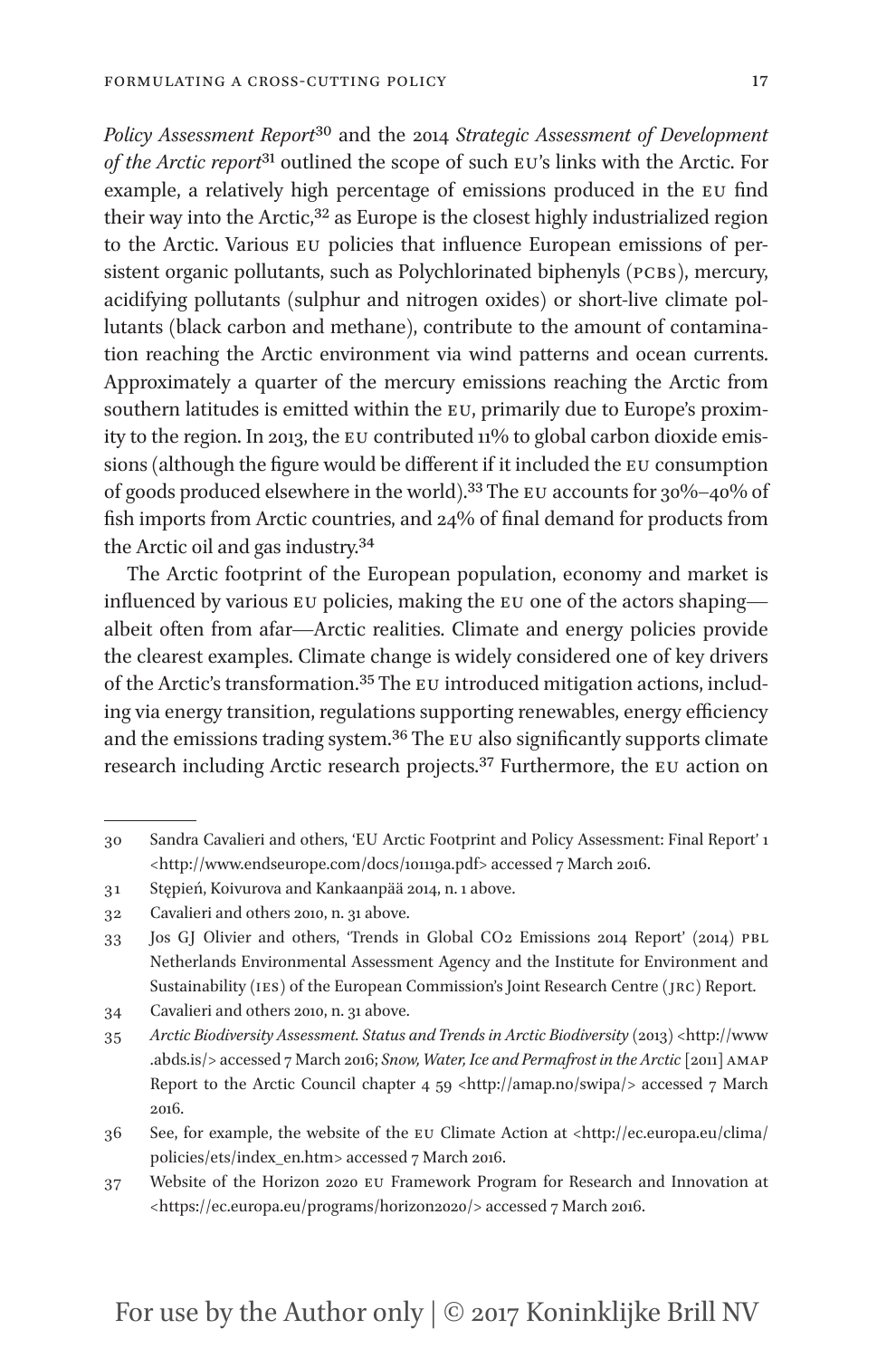climate change should in principle affect European long-term demand for Arctic hydrocarbons.

The EU can also set rules for maritime traffic via its Member States' port state and flag state authority. For instance, EU legislation requires Member States to provide information on ice conditions, recommend routes and icebreaking services, as well as request from vessels certification documents commensurate with the ice conditions.38

REACH Regulation<sup>39</sup> and POPs Regulation<sup>40</sup> are good examples of EU policies affecting long-range pollution. While these policies are primarily important for the environment of highly industrialized regions in Europe, they are also relevant for regulating contaminants reaching the Arctic.

The best-known case of the EU's formally internal rules influencing Arctic regions—owing to the EU's leverage as a major market—is the regulation banning the placing of seal products on the EU market.<sup>41</sup> Originating both from animal welfare concerns and the introduction (or the processes leading to the introduction) of bans by several Member States, and underpinned by powerful campaigns by animal rights organizations, the so-called seal ban significantly affected the livelihoods of both commercial sealers in Canada and Inuit hunters. The latter, while in principle exempted from the ban, claimed they were impacted owing to the overall collapse of the global seal skin market following the introduction of the EU ban.42 The ban caused outrage among many Arctic communities as well as Inuit organizations and—for several years—led Canada to prevent the EU from gaining formal observer status in the Arctic Council.

<sup>38</sup> Directive 2009/17/EC of 23 April 2009 amending Directive 2002/59/EC establishing a Community vessel traffic monitoring and information system [2009] OJ L131/101.

<sup>39</sup> Regulation 1907/2006/EC of 18 December 2006 concerning the Registration, Evaluation, Authorisation and Restriction of Chemicals (REACH), establishing a European Chemicals Agency, amending Directive 1999/45/EC and repealing Council Regulation (EEC) No 793/93 and Commission Regulation (EC) No 1488/94 as well as Council Directive 76/769/ EEC and Commission Directives  $91/155/EEC$ ,  $93/67/EEC$ ,  $93/105/EC$  and  $2000/21/EC$  [2006] OJ L396.

<sup>40</sup> Regulation (EC) No 850/2004 of 29 April 2004 on persistent organic pollutants and amending Directive 79/117/EEC [2004] OJ L158/7.

<sup>41</sup> Regulation (EC) No 1007/2009 of 16 September 2009 on trade in seal products [2009] OJ L286/36.

<sup>42</sup> Nikolas Sellheim, 'The goals of the Eu seal products trade regulation: from effectiveness to consequence' (2015) 51(3) *Polar Record* 274; Dorothee Cambou, 'The Impact of the Ban on Seal Products on the Rights of Indigenous Peoples: A European Issue' (2013) 5 *Yearbook of Polar Law* 389.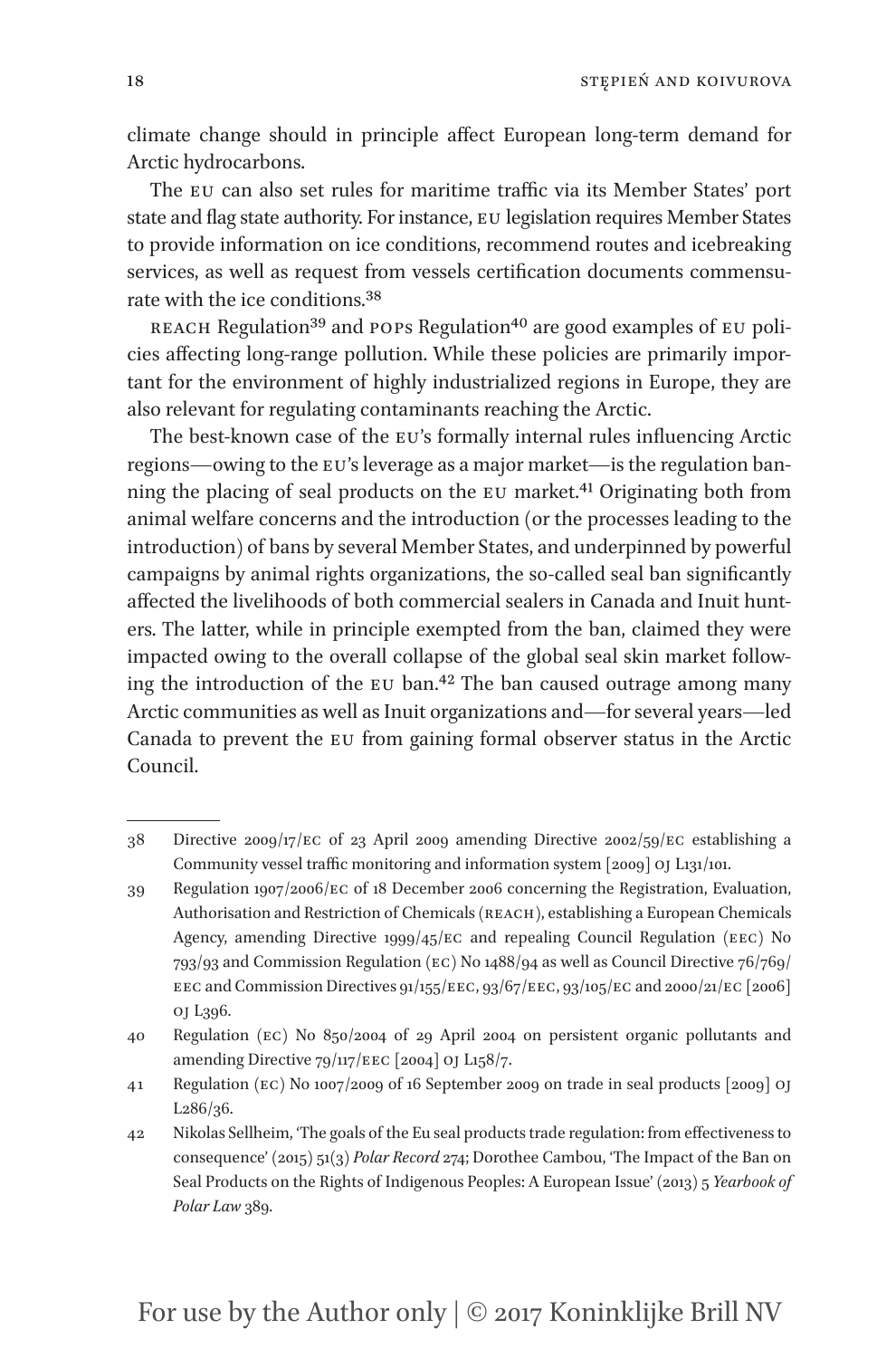The EU's influence on the Arctic could also entail setting examples of standards and best practices. This becomes of particular importance as increasing number of countries currently call for defining Arctic standards for various activities.43 However, while the EU has certainly exerted influence as a standard-setter in regions such as Central-Eastern Europe, the EU's sway in the Arctic is comparatively minimal, as Arctic actors usually have confidence in their own Arctic expertise and management/governance frameworks.<sup>44</sup> Nonetheless, there are a few promising areas for the EU's "rule by example" to be also visible in Arctic affairs. SafeSeaNet<sup>45</sup> (information on ships, ship movements, hazardous cargoes, etc.) and CleanSeaNet<sup>46</sup> (mainly oil spill monitoring) run by the European Maritime Safety Agency (EMSA) are good examples of internal EU solutions that could be presented as good practices to be reproduced—in the long-term—in Arctic waters.47

The EU's influence on the Circumpolar Arctic is significant, but the Union is even more important in the policy space of the European Arctic. There, the EU's influence is much more direct, repositioning the Union as an Arctic internal rather than external—actor and a key player in the European Arctic affairs. The northernmost territories of Finland and Sweden are located in the Arctic region<sup>48</sup> and the European Economic Area (EEA) Agreement<sup>49</sup> means that large parts of EU legislation are applicable in Iceland and Norway.

The early EU policy reflection on the Arctic—manifested in documents published between 2007 and 2010—clearly had an external and maritime

- 44 Piotr Kobza, 'Civilian Power Europe in the Arctic: How Far Can the European Union Go North?' (2015) EU Diplomacy Paper 01/2015, Brugge and Natolin: Collage of Europe.
- 45 European Maritime Safety Agency website at <[http://www.emsa.europa.eu/ssn-main](http://www.emsa.europa.eu/ssn-main.html) [.html](http://www.emsa.europa.eu/ssn-main.html)> accessed 7 March 2016.
- 46 European Maritime Safety Agency website at [<https://portal.emsa.europa.eu/web/csn>](https://portal.emsa.europa.eu/web/csn) accessed 7 March 2016.
- 47 Gunnar Sander and others, 'Changes in Arctic Maritime Transport' in Adam Stępień, Timo Koivurova and Paula Kankaanpää (eds), *The Changing Arctic and the European Union* (Brill/Nijhoff 2016).
- 48 As defined by the Arctic Human Development Report or Arctic Council's Arctic Monitoring and Assessment Program, while there are many definitions of "the Arctic". See, Joan Nymand Larsen and Gail Fondahl (eds.) *Arctic Human Development Report: Regional Processes and Global Linkages*, TemaNord 2014:567, Nordic Council of Ministers, 2014, doi:10.6027/TN2014–567.

<sup>43</sup> For example, U.S.-Canada Joint Statement on Climate, Energy, and Arctic Leadership, 16 March 2016, The White House, Office of Press Secretary [<https://www.whitehouse](https://www.whitehouse.gov/the-press-office/2016/03/10/us-canada-joint-statement-climate-energy-and-arctic-leadership) [.gov/the-press-office/2016/03/10/us-canada-joint-statement-climate-energy-and-arctic](https://www.whitehouse.gov/the-press-office/2016/03/10/us-canada-joint-statement-climate-energy-and-arctic-leadership) [-leadership](https://www.whitehouse.gov/the-press-office/2016/03/10/us-canada-joint-statement-climate-energy-and-arctic-leadership)> accessed 13 June 2016.

<sup>49</sup> Agreement on the European Economic Area, OJ No L 1, 3.1.1994, p. 3.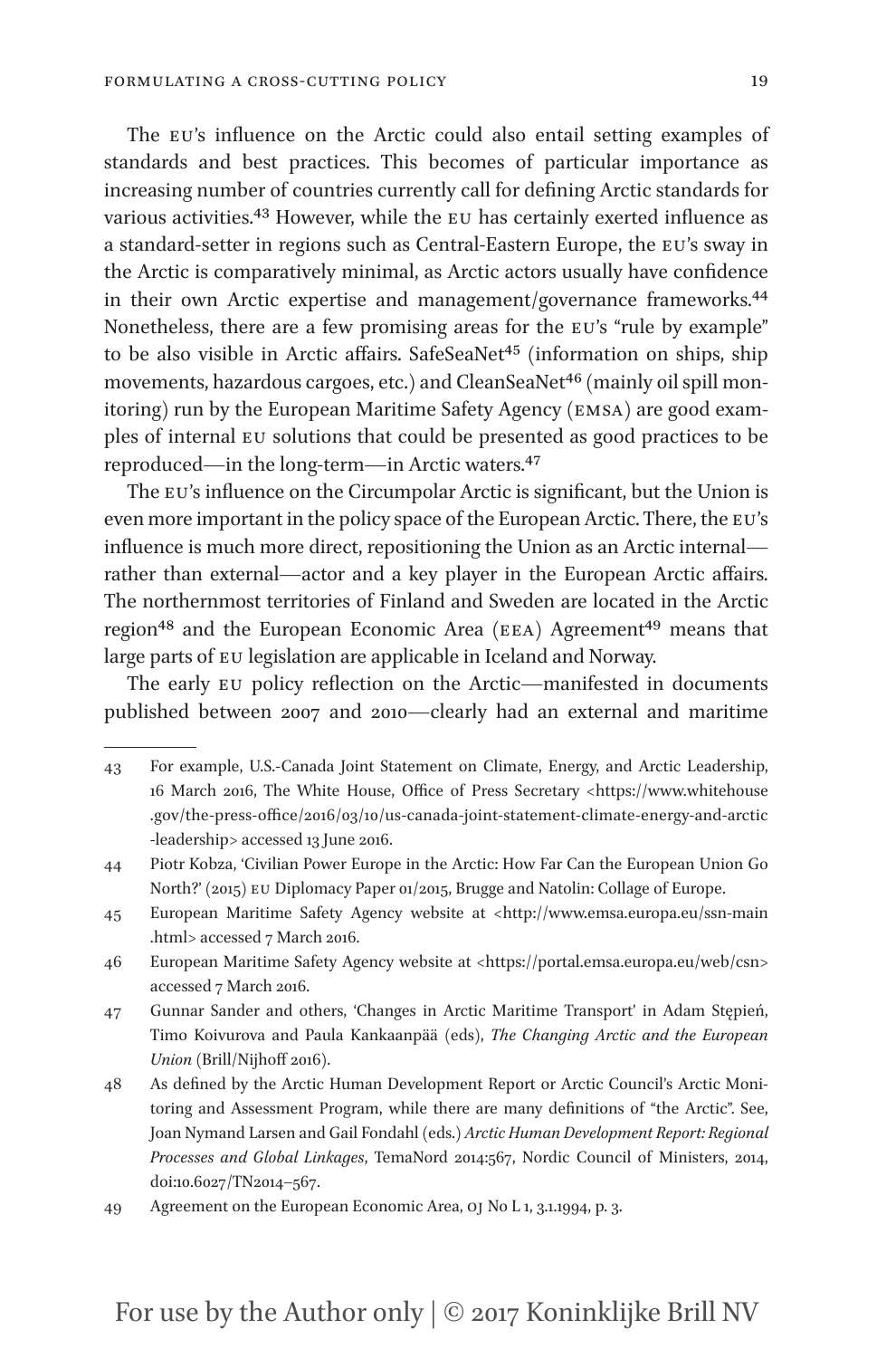focus.50 The Arctic Ocean, interactions with Arctic coastal States and seadependent indigenous peoples (like the Inuit) comprised Arctic policy space for the EU policy-makers. However, the idea that the EU should develop its own overarching approach to the Arctic activated various actors from the European part of the Arctic, who felt that the EU formulates Arctic policy ignoring the part of Europe located above the Arctic Circle, that is the northernmost regions of Finland, Sweden and Norway.51 Crucially, these actors would like to use the greater EU interest in the Arctic to emphasize their own priorities and to encourage the Union's support to developing responses to various economic, demographic, social or accessibility challenges faced by Europe's northern communities. Reacting to these calls, the EU Arctic policy had gradually acquired a second, European Arctic dimension. That has become particularly visible in the 2016 Joint Communication.

European Arctic regions are directly affected by EU environmental, transport, energy and competition legislation. For example, the EU's Natura 2000 network—based on the Habitats and Bird Directives<sup>52</sup>—establishes a very strong conservation framework for large swaths of European Arctic ecosystems. In the 1990s, for example, a major hydropower project in Northern Finland did not come to pass due to the requirements of Natura 2000 and the threat of the European Commission's legal action against Finland.<sup>53</sup> Similar examples of the EU's central role in the region are numerous. The EU legislation creates baselines for environmental impact assessment procedures.54 Policies supporting renewable energy developments<sup>55</sup> boost wind power investments

- 54 Directive 2011/92/EU of 13 December 2011 on the assessment of the effects of certain public and private projects on the environment [2012] OJ L26.
- 55 European Commission 2013 <[http://ec.europa.eu/clima/policies/2030/index\\_en.htm>](http://ec.europa.eu/clima/policies/2030/index_en.htm) accessed 29 January 2014; Renewable energy in 2011 accounted for 31.8% of energy produced in Finland (90% of energy produced regionally in Lapland), Finland's 2020 national

<sup>50</sup> COM (2008) 763; Resolution of 9 October 2008 on Arctic governance [2008] P6\_TA(2008)0474.

<sup>51</sup> See, for example, Northern Sparsely Populated Areas network, The NSPA position on the future EU Arctic Policy, [<http://www.nspa-network.eu/media/11809/nspa%20position%](http://www.nspa-network.eu/media/11809/nspa%20position%20on%20arctic%20final.pdf) [20on%20arctic%20final.pdf](http://www.nspa-network.eu/media/11809/nspa%20position%20on%20arctic%20final.pdf) > accessed 7 March 2016. Norwegian northernmost regions are not part of the EU, but are strongly affected by EU regulations via the EEA Agreement and take part in numerous EU funding programs. They have proven over the years to be particularly active in lobbying for the EU Arctic policy.

<sup>52</sup> Directive 92/43/EEC of 21 May 1992 on the conservation of natural habitats and of wild fauna and flora  $\lceil \log_2 \rceil$  OJ  $\text{L206}/7$ ; Directive 2009/147/EC of 30 November 2009 on the conservation of wild birds [2010] OJ L20/7.

<sup>53</sup> Timo Koivurova, 'The Case of Vuotos: Interplay Between International, Community and National Environmental Law' (2004) 13 *Review of European Community & International Environmental Law* 47.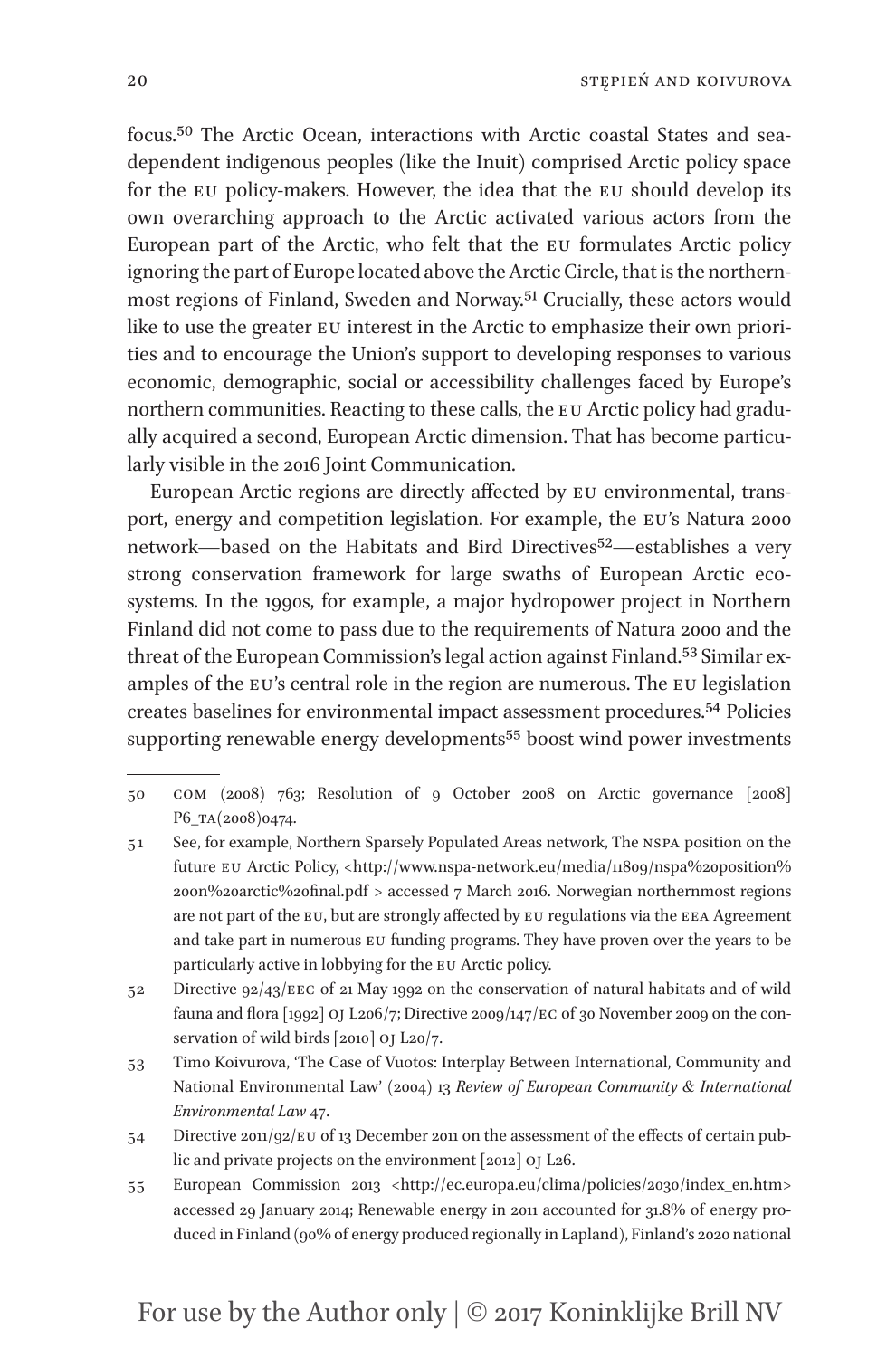in the North. The decisions on the structure of trans-European transport networks have implications for the chances of infrastructural projects in the North obtaining funding. Various pieces of legislation influence how mining one of the key industries in Northern Fennoscandia—is conducted, including rules on waste management or chemicals.<sup>56</sup> The EU's Raw Materials Initiative<sup>57</sup> calls for increased domestic EU production of metals and other minerals.58 In the mid-term, the EU Climate Adaptation Strategy<sup>59</sup> and its implementation will likely be of importance in the northernmost part of Europe, the fastest warming region in the continent.<sup>60</sup> The priorities of EU funding programs also influence northern regional development strategies.<sup>61</sup>

As elsewhere, not all Arctic stakeholders judge EU policies to be advantageous. Not untypically, perceptions of specific EU rules vary between different interest groups. A few instances can be mentioned here. Reindeer herders are often unhappy with what they consider too high a population of predators (wolves, bears, wolverines, lynxes), which is partly linked to protective EU environmental regulations.<sup>62</sup> The EU directive enforcing new international standards on sulphur content in marine fuels<sup>63</sup> establishes emission limits

target is 38%; 46.8% in Sweden (2020 target–49%); 65% in Norway (2020 target–67.5%). See: Eurostat data on the share of energy from renewable resources <[http://epp.eurostat](http://epp.eurostat.ec.europa.eu/portal/page/portal/energy/data/database) [.ec.europa.eu/portal/page/portal/energy/data/database](http://epp.eurostat.ec.europa.eu/portal/page/portal/energy/data/database)> accessed 7 March 2016.

<sup>56</sup> For example, Directive 2006/118/EC of 12 December 2006 on the protection of groundwater against pollution and deterioration [2006] OJ L372/19; Directive 2006/21/EC of 15 March 20106 on the management of waste from the extractive industries and amending Directive 2004/35/EC [2006] OJ L102/15.

<sup>57</sup> N. 21 above.

<sup>58</sup> See also Kim van Dam and others, 'Mining in the European Arctic' in Adam Stępień, Timo Koivurova and Paula Kankaanpää (eds), *The Changing Arctic and the European Union* (Brill/Nijhoff 2016).

<sup>59</sup> European Commission Communication of 16 April 2013 "An EU Strategy on Adaptation to Climate Change", COM (2013) 216.

<sup>60</sup> See, for example, Santtu Mikkonen and others, 'Trends in the Average Temperature in Finland, 1847–2013' (2015) 29 Stoch Environ Res Risk Assess 1521.

<sup>61</sup> For instance, Finnish Lapland formulated the so-called Arctic smartness portfolio as a part of the regional "smart specialization" within the EU. Regional Council of Lapland, Arctic Smartness Portfolio, [<http://www.lappi.fi/lapinliitto/arctic-smartness-portfolio>](http://www.lappi.fi/lapinliitto/arctic-smartness-portfolio) accessed 7 March 2016.

<sup>62</sup> See, for example, Hannu Heikkinen and others, 'Managing Predators, Managing Reindeer: Contested Conceptions of Predator Policies in Finland's Southeast Reindeer Herding Area' (2011) 47 *Polar Record* 218.

<sup>63</sup> Directive 2012/33/EU of 21 November 2012 amending Council Directive 1999/32/EC as regards the sulphur content of marine fuels [2012] OJ L327/1.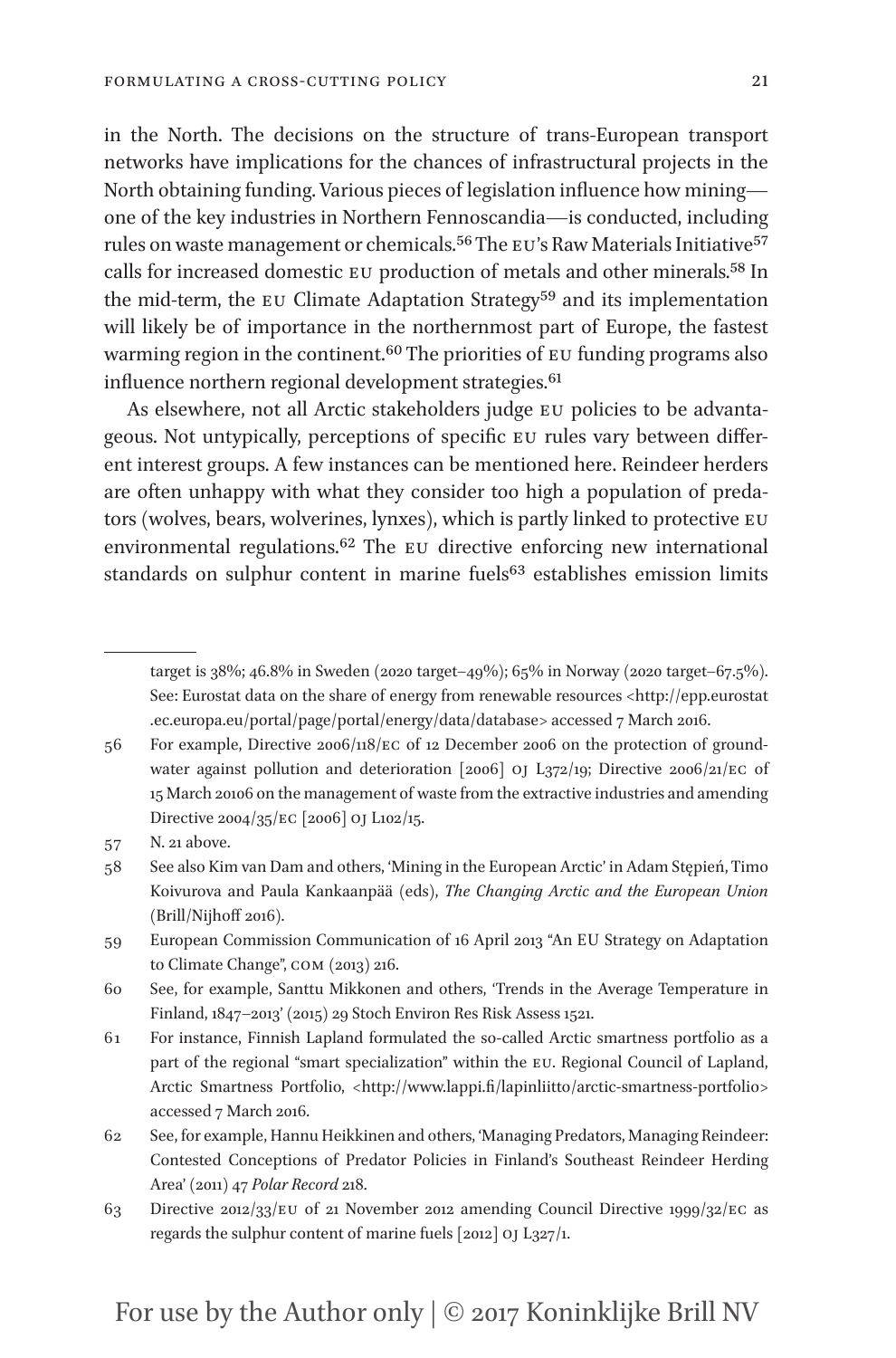for Finnish maritime transport in the Baltic Sea. This could potentially raise transport costs for Lapland's resource exports, and therefore it resulted in critical industry voices as regards the EU policy.64 While for some stakeholders the Natura 2000 constitutes a welcome additional protection for the highly fragile sub-Arctic environment, for others it appears to be a far-reaching constraint on regional development, disproportionally affecting northernmost regions.

In sum, on one hand, the EU shares a number of similarities with other external Arctic actors, such as China or Japan. The EU's industrialized centers are far from the region, but influence the Arctic in various ways. On the other hand, owing to direct EU presence as a policy-maker and funding-provider in Northern Europe, the EU is a *sui generis* case in the landscape of Arctic governance. It is an influential yet secondary external player as regards circumpolar affairs, and at the same time a crucial actor in the European part of the Arctic.

#### **3 Coherence and Added Value of the Overarching EU Arctic Policy**

The above overview suggests that an overarching EU Arctic policy is bound to be a "sum of many parts", and the spectrum of issues that the EU Arctic policy is to encompass is very broad. The resulting "all-encompassing" Arctic policy framework is bound to be multifaceted. Moreover, the EU Arctic policy is also component-driven,<sup>65</sup> which means that it brings together issues anchored in various sectoral policies, policies that are primary/antecedent in terms of time and the position in the policy system—to the cross-cutting Arctic framework. These characteristics of the EU Arctic policy raise questions as to whether a framework bringing together these different "parts" can genuinely facilitate better EU performance as a polity affecting the Arctic.

The 2012 Joint Communication of the Commission and High Representative of the Union for Foreign Affairs and Security Policy together with accompanying Staff Working Document<sup>66</sup> were the most wide-reaching EU Arctic policy documents. They brought together a large number of EU Arctic-relevant policies,

<sup>64</sup> Discussions during the 2013 9th Fennoscandian Exploration and Mining Conference, Levi, Finland, 30 October 2013.

<sup>65</sup> See, Peter J May and others, 'Policy Coherence and Component-Driven Policymaking: Arctic Policy in Canada and the United States' (2005) 33 *Policy Studies Journal* 37.

<sup>66</sup> European Commission and the High Representative of the EU, The inventory of activities in the framework of developing a European Union Arctic Policy, Joint Staff Working Document Accompanying JOIN (2012) 19, SWD (2012) 183 final.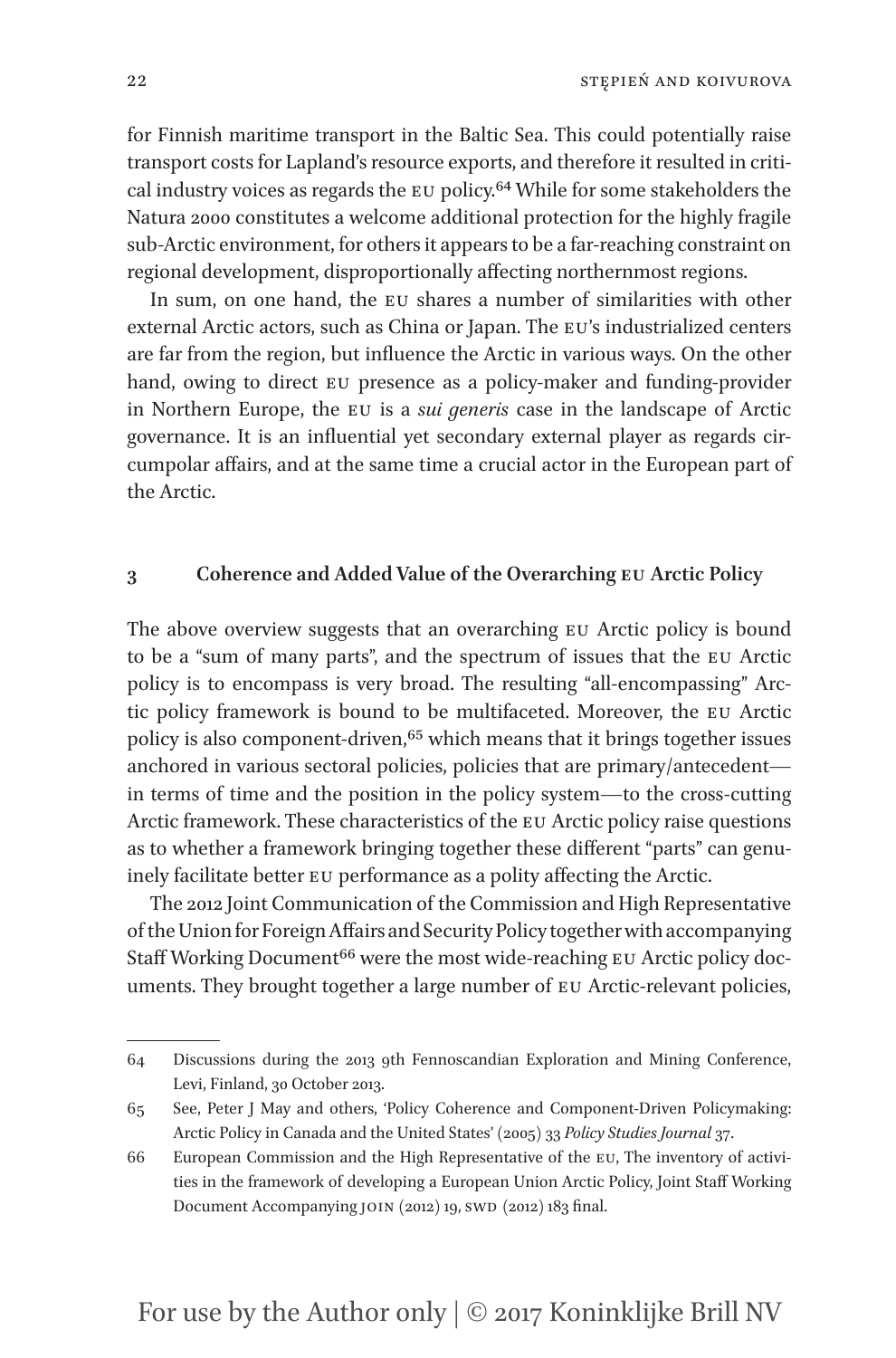activities and projects. However, wide-reaching did not mean more coherent and "bringing together" did not signify anything else than a new labelling of existing activities under vague and abstract headlines of "knowledge, responsibility and engagement".67 Adele Airoldi stated in her analysis of the EU Arctic policy<sup>68</sup> that these "three abstract catchwords [...] do not quite translate into a clearer vision nor in a better defined and developed program than in 2008" (when the first Arctic policy document was published). Many measures or actions listed in the Communication were "statements of fact rather than commitments to action, which appear to be in great part a continuation or intensification of existing activities at EU, bilateral or multilateral level".69

The 2016 Joint Communication<sup>70</sup> is an attempt to introduce more focus into the EU's key Arctic statement. To a certain degree that has been achieved, as the emphasis is on fewer issues—those where the EU's leverage in Arctic affairs is the clearest. The document identifies three "priority areas" for the EU's action in the Arctic:

- Climate change and safeguarding the Arctic environment
- Arctic (primarily European Arctic) and Arctic-related economic development
- International cooperation

However, these areas still encompass a variety of issues including climate research, adaptation, investments, coordination of EU funding, biodiversity protection, innovative Arctic technologies, transport and communication links, space technologies, maritime safety, dialogue with indigenous people and the EU's participation in regional co-operation. It is unclear how these aspects are interrelated, though the relative chaos of the 2012 document has not been repeated. There are still no overarching objectives that guide the EU's approach towards the region. Regional development trajectories to which the EU funding and policies are to contribute are not defined. Many mentioned actions are already ongoing or are included in the "Arctic policy" as a part of pre-existing general EU policy frameworks, such as climate mitigation, investments, research, or air pollution policy. Some statements that refer to future or planned activities are vague and do not include clear commitments on the side

<sup>67</sup> JOIN (2012) 19.

<sup>68</sup> Adele Airoldi, 'The European Union and the Arctic: Developments and Perspectives 2010– 2014' (2014), TemaNord 2014:565, Nordic Council of Ministers.

<sup>69</sup> *Ibid*. See also, Andreas Østhagen, 'The European Union—An Arctic Actor?' (2013) 15 *Journal of Military and Strategic Studies* 71.

<sup>70</sup> JOIN (2016) 21.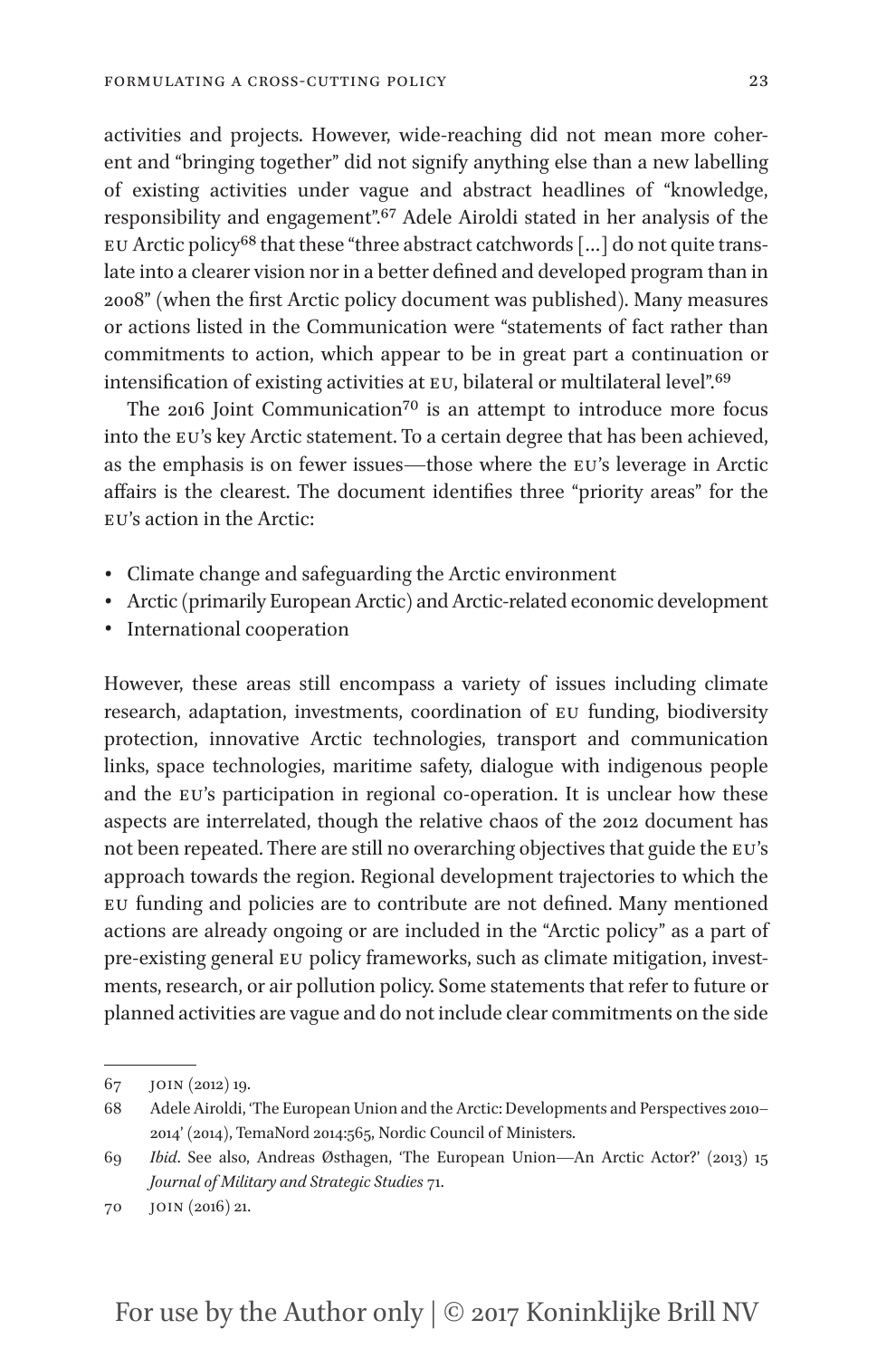of the EU. That should not be seen as criticism, rather an acknowledgement that the formulation of an "integrated" EU Arctic policy is highly unlikely, despite the claim contained in the title of the 2016 policy document.

Rather than providing direction and consistency for the multifaceted EU activities, the 2012 and 2016 joint communications still serve primarily as public relations statements directed towards both Arctic actors and the public of the EU. They justify EU Arctic engagement and highlight the role of the EU in the Arctic.

Can the EU Arctic policy-making go beyond listing activities and justifying the EU's interests in regional affairs? Can the Arctic policy-making truly bring together various EU activities and make a positive difference in the EU's presence in the Arctic? These questions invoke two interrelated notions: added value (making a positive difference) and coherence (bringing together).

First, an overarching Arctic policy is expected to "make a difference". Added value can be understood as something that appears when a cross-cutting policy is more than just a "sum of its parts", when the act of bringing together is followed by changes in policies and actions or in new activities.

"Bringing together"71 means not only producing an inventory but also introducing some minimal degree of coherence and coordination into the EU Arctic-relevant policies and activities. Østhagen<sup>72</sup> submits that the "natural end goal of the EU's Arctic policy development is a coordination of EU policies interlinked with, or influencing, the Arctic region". Coordination can be seen as a set of practices and arrangements (institutional, functional) to enhance the coherence of the polity's activities,73 a crucial element of "procedural coherence".74 On the one hand, coherence can be understood as minimizing contradictions between different aspects of EU regional presence (consistency, negative coherence). On the other hand, enhancing positive coherence means finding synergies in order for different actions to strengthen one another, to

<sup>71</sup> Carmen Gebhard, 'Coherence' in Christopher Hill and Michael Smith (eds), *International Relations and the European Union* (Oxford University Press 2011).

<sup>72</sup> See Østhagen, n. 70 above, 84–85.

<sup>73</sup> Tom Jones, 'Policy Coherence, Global Environmental Governance and Poverty Reduction' (2002) 2 *International Environmental Agreements: Politics, Law and Economics* 389; Evert Meijers and Dominic Stead, 'Policy Integration: What Does It Mean and How Can It Be Achieved? A Multi-Disciplinary Review', *Human Dimensions of Global Environment Change: Greening of Policies—Interlinkages and Policy Integration* (2004) [<http://userpage](http://userpage.fu-berlin.de/ffu/akumwelt/bc2004/download/meijers_stead_f.pdf) [.fu-berlin.de/ffu/akumwelt/bc2004/download/meijers\\_stead\\_f.pdf](http://userpage.fu-berlin.de/ffu/akumwelt/bc2004/download/meijers_stead_f.pdf)> accessed 7 March 2016.

<sup>74</sup> Gebhard 2011, n. 72 above.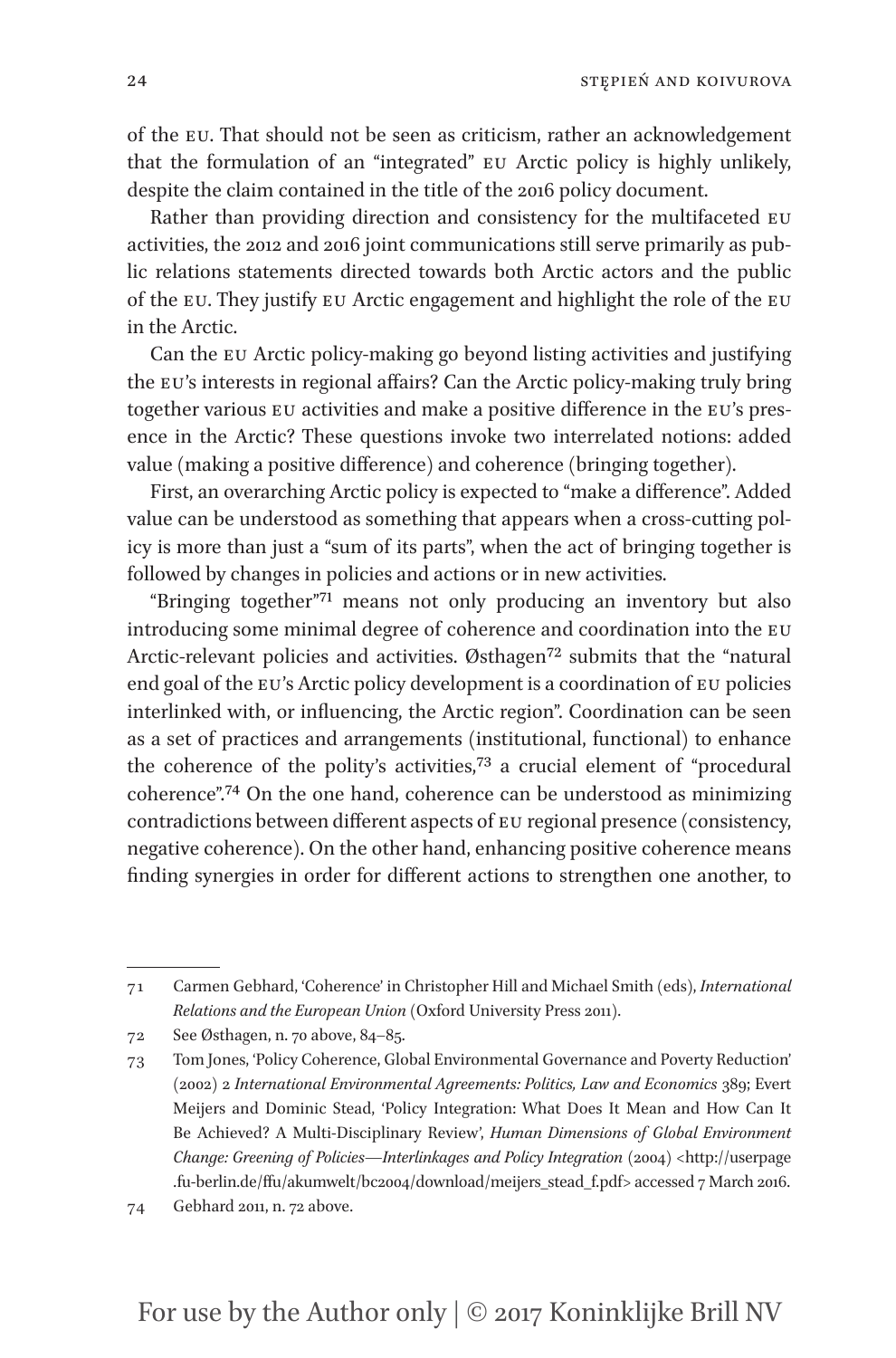avoid duplications and to use resources more efficiently.75 Coordination and coherence can have horizontal (various EU institutions and agencies), vertical (EU and its Member States) and regional (EU and other Arctic actors) dimensions. EU policies so far refer primarily to the horizontal coherence between various DGs of the European Commission and the European External Action Service's Arctic-relevant activities. They do not advance coordination with and among Member States.

The EU institutions have pronounced that one of the tasks of the EU Arctic policy framework is to introduce more coherence into the EU policysystem (across its external and internal dimensions) as regards the Arctic. The 2012 Joint Communication was described as a pathway towards a "coherent approach".76 In 2014, the European Parliament called for the formulation of a "united EU policy on the Arctic" and a "coherent strategy and concretized action plan on the EU's engagement in the Arctic",<sup>77</sup> while the Council of the European Union (EU Council) requested the European Commission to work towards "further development of an integrated and coherent Arctic Policy".<sup>78</sup> Following the EU Council's request, the 2016 Joint Communication is presented as an "integrated EU policy". It is unclear what "integrated" is to mean in the EU Arctic context. It certainly does not refer to establishing an overarching policy, the objectives of which would overshadow sectoral approaches, as is supposed to be the case, for instance, with the EU's Integrated Maritime Policy. Rather, integration refers to juxtaposing different policies and actions and confusingly—integrating (i.e. anchoring) the "Arctic policy" into the EU's preexisting regulatory and policy system.79

The challenge of introducing coherence or integration is a result of the component-based character of the Arctic policy. Policy statements are collections of actions arising from general policies. These actions are thus not designed or chosen based on an Arctic-specific assessment of needs or on Arctic-specific

<sup>75</sup> *Ibid.*; Stefano Bertea, 'Looking for Coherence within the European Community' (2005) 11 *European Law Journal* 154 DOI*: <*[http://dx.doi.org/10.1111/j.1468-0386.2005.00255.x>](http://dx.doi.org/10.1111/j.1468-0386.2005.00255.x); Hartmut Mayer, 'The Challenge of Coherence and Consistency in EU Foreign Policy' in Mario Telò and Frederik Ponjaert (eds), *Globalisation, Europe, Multilateralism Series: EU's Foreign Policy: What Kind of Power and Diplomatic Action?* (Ashgate 2013).

<sup>76</sup> JOIN (2012) 19, 17.

<sup>77</sup> European Parliament, Joint Motion for a Resolution on the EU strategy for the Arctic, 10/12 March 2014. B7-0229/2014, B7-0230/2014, B7-0231/2014, B7-0232/2014.

<sup>78</sup> Council of the European Union, Conclusions on developing a European Union Policy towards the Arctic Region 2014.

<sup>79</sup> Adam Stępień and Andreas Raspotnik, 'The EU's new Arctic Communication: Not-sointegrated, not so-disappointing?', *ArCticles: Arctic Centre Papers* 1/2016.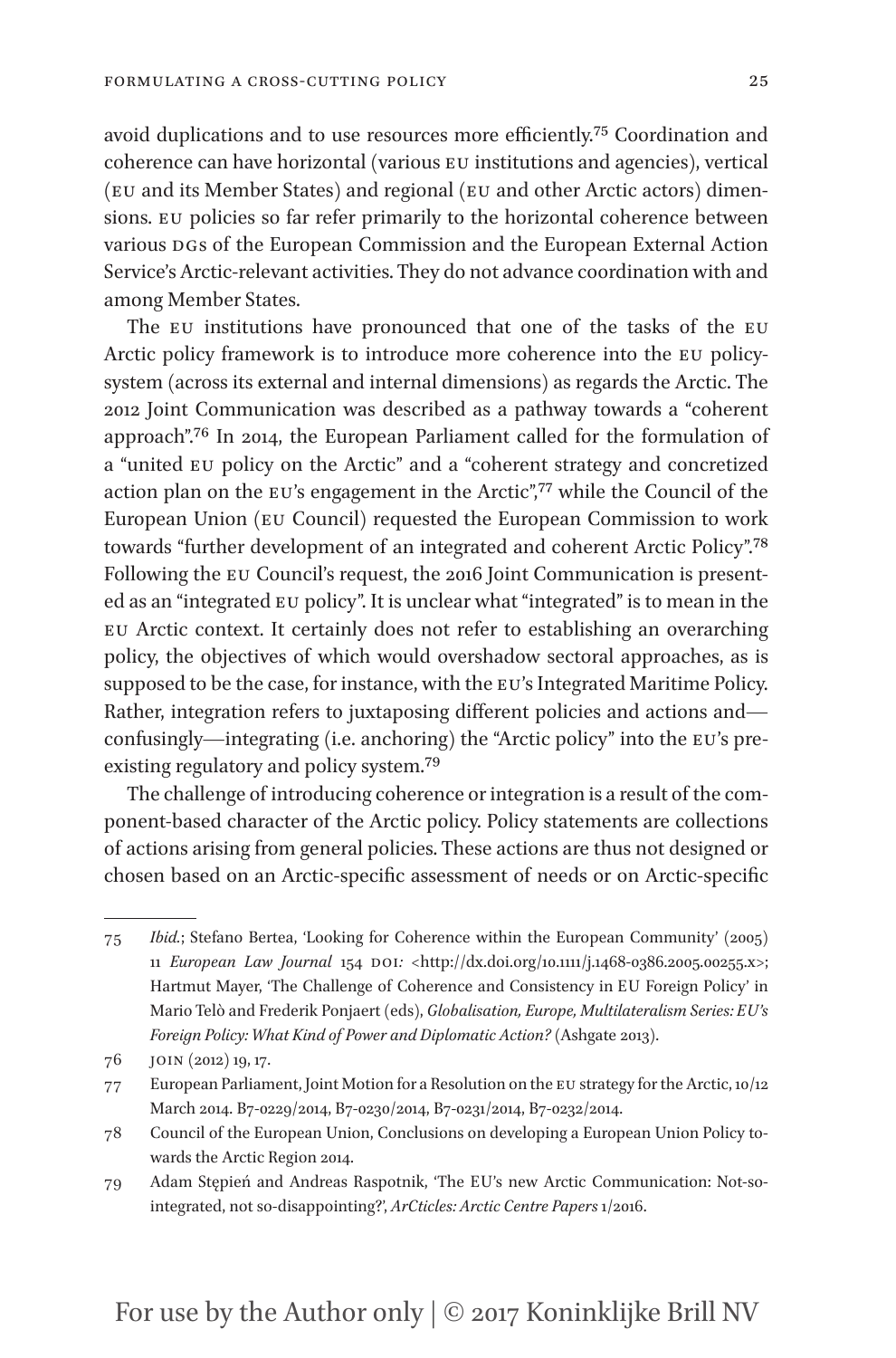objectives. Moreover, the identification of focused and concrete objectives would require making political choices. In the case of the 2012 and 2016 documents, the EU policymakers wanted to satisfy all stakeholders and include all relevant issues. Policymakers circumvent politicized policy choices by avoiding controversial topics such as extraction of hydrocarbons and minerals or sealing and whaling. Furthermore, tensions between different objectives and values are obscured by labelling developments, technologies, actions or desired outcomes as sustainable, responsible or resilient, without providing details on the contextualized meaning of these words.

The abovementioned shortcomings of the EU Arctic policy documents and lack of synergies between actions are not, however, a result of the failure of EU policymakers. Rather, they are outcomes of the character of this region-focused policy field as a component-based framework. Aiming at formulating a coherent set of EU-Arctic objectives and drafting comprehensive yet focused documents is extremely challenging if not impossible. Instead, the EU policymakers should focus on strengthening the procedural dimension of coherence which comprises mechanisms for enhancing consistency in Arctic decision-making.80

The questions of procedural coherence and added value of the EU Arctic policy have three practical challenges for the Arctic policy-making in the EU. The first challenge is how to bring together various policy fields, in particular those specifically aimed at European and Circumpolar Arctic. The second challenge is how to facilitate the relatively marginal cross-cutting Arctic policy framework to make a tangible difference in the way the EU interacts with the region through sectoral policies and actions. The third challenge is managing the EU's interactions with Arctic stakeholders and actors. The 2012 Joint Communication rendered all three challenges visible. The 2016 Joint Communication constitutes a step towards addressing them.

#### **4 Challenge One: Balancing Diverse Spaces: European and Circumpolar Arctic**

The diverse set of issues that fall under the umbrella of the EU Arctic policymaking reflects two dimensions of the EU's presence in the region. Marine issues, energy and the Arctic Council belong to the Circumpolar Arctic, global Arctic or Arctic Ocean policy space. Regional economic development,

<sup>80</sup> As argued by one of the authors in Adam Stępień. "Internal Contradictions and External Anxieties: One 'Coherent' Arctic Policy for the European Union", (2015) 7 *Yearbook of Polar Law* 249.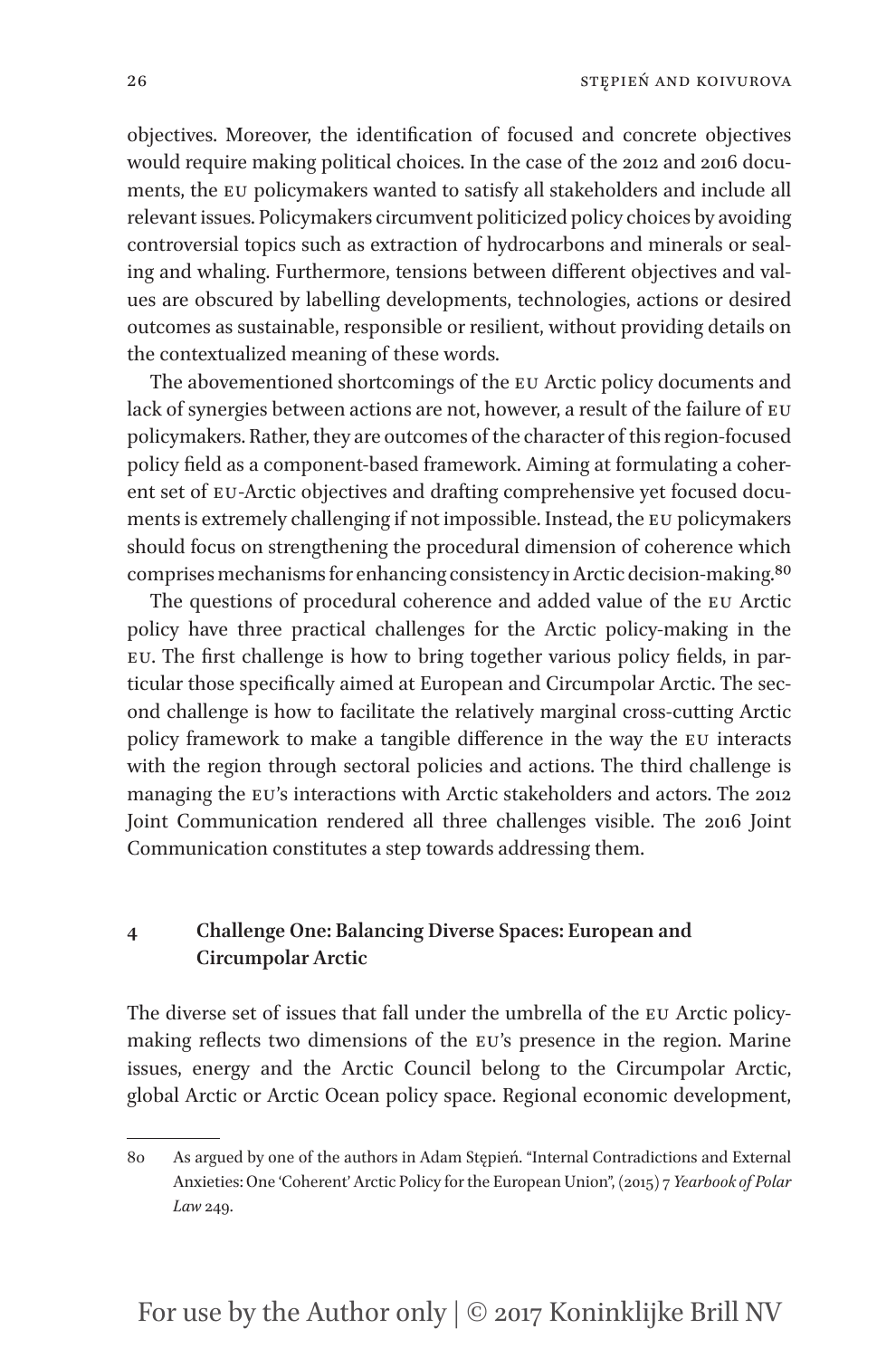investments, European Economic Area, Barents co-operation, transport and raw materials comprise the European Arctic dimension of the EU's Arctic policy. We believe that the challenge of bringing together different Arctic-relevant EU policies and actions is to a great extent about balancing and clarifying the EU's role in these two interconnected but distinct policy areas.

The confusion between these two spaces is visible in interactions between the EU and Arctic stakeholders, in the European Parliament debates, <sup>81</sup> as well as, most recently, the reactions and misinterpretations of the content of the 2016 Joint Communication.82 Often different actors refer to divergent understandings of what constitutes "the Arctic". Some policy-makers and stakeholders talk about the distant, exotic High Arctic, populated by Inuit hunters and symbolized by diminishing Arctic Ocean sea-ice and currently very limited offshore oil extraction. Climate change, shipping and pan-Arctic co-operation stand out as key issues to be tackled. Others, when they discuss the Arctic in the EU context, think about Northern Fennoscandia and the North Atlantic. The challenges of regional development, reindeer herding and transport accessibility in remote, sparsely populated areas are therefore highlighted.

The Circumpolar and European Arctic policy spaces entail different problems, issues, and roles for the EU. Circumpolar Arctic questions are primarily of a maritime nature and the EU's presence is mainly visible via international co-operation, where the EU has encountered a discouraging backlash manifested in the lack of formal status as an observer in the Arctic Council.83 Involvement in circumpolar affairs yields interactions with stakeholders from maritime industries, fisheries, energy and global environmental NGOs.

- 81 See for example, the European Parliament, Debate on the EU Strategy for the Arctic, 17 April 2013, Strasbourg, <[http://www.europarl.europa.eu/sides/getDoc.do?type=CRE](http://www.europarl.europa.eu/sides/getDoc.do?type=cre&reference=20130417&secondref=item-018&language=en) [&reference=20130417&secondRef=ITEM-018&language=EN>](http://www.europarl.europa.eu/sides/getDoc.do?type=cre&reference=20130417&secondref=item-018&language=en) accessed 7 March 2016; see also, Andreas Østhagen, 'The Arctic and the Need for Greater Differentiation in a Non-Coherent Region' (2012) The Arctic Institute [<http://www.thearcticinstitute.org/2012/02/](http://www.thearcticinstitute.org/2012/02/arctic-and-need-for-greater.html) [arctic-and-need-for-greater.html>](http://www.thearcticinstitute.org/2012/02/arctic-and-need-for-greater.html) accessed 15 March 2015.
- 82 Based on the authors observations from a number of meetings and seminars following the publication of the 2016 Joint Communication.
- 83 However, in the Ministerial Meeting in Kiruna in May 2013, the Arctic Council accepted the EU's application for observer status. The implementation of this positive decision was then suspended until the EU resolves problematic questions with Arctic Council members (primarily, the seal ban dispute). Notwithstanding the suspension, the EU was allowed to observe Council meetings on par with other observers and is often called "observer-in-principle", that is. without having a formal, symbolic status (Arctic Council, 'Kiruna Declaration' <[http://www.arctic-council.org/index.php/en/document-archive/](http://www.arctic-council.org/index.php/en/document-archive/category/5-declarations) [category/5-declarations>](http://www.arctic-council.org/index.php/en/document-archive/category/5-declarations) accessed 7 March 2016.).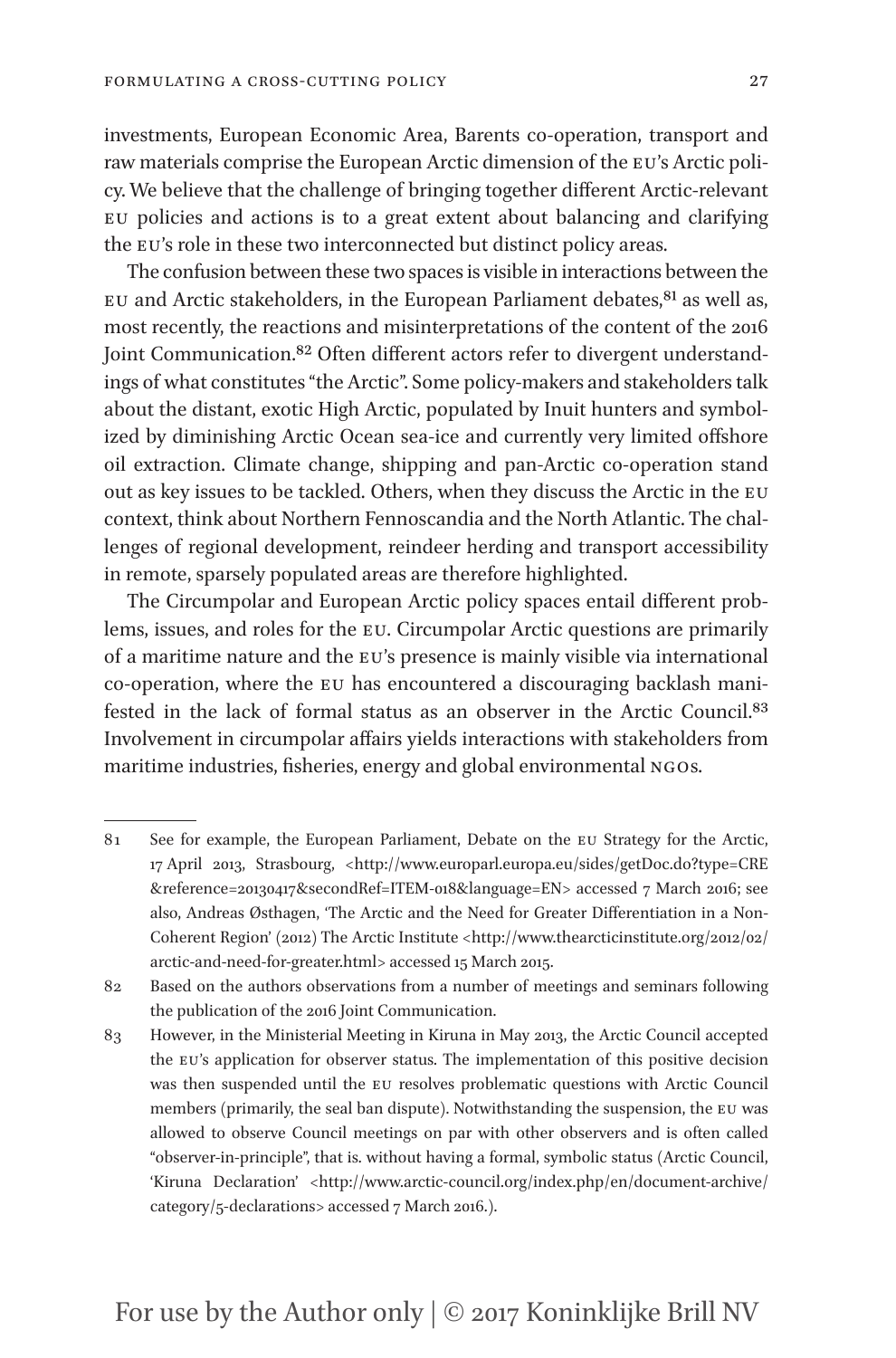In contrast, European Arctic challenges are chiefly terrestrial. In this European Arctic policy space, the EU is a policy-maker, regulatory actor and a source of funding. Among relevant stakeholders in this policy space are Europe's northernmost regions (in Brussels grouped within the Northern Sparsely Populated Areas network), 84 the Sámi, reindeer herders, local businesses, the mining industry, and national environmental NGOs.

In the Circumpolar Arctic, the EU occupies a back seat, and for many Arctic stakeholders it remains a secondary actor. In the European Arctic, the EU is a key player, and EU institutions are targets of intense regional lobbying. Some actors in the Circumpolar Arctic appear to be anxious about the EU's presence,85 while many in the European Arctic are contrastingly anxious that the EU's interest and involvement in the Arctic are not strong enough.

The 2016 Joint Communication is clearer than previous documents in terms of distinguishing the two geographic policy spaces. However, introducing clearer wording may not be enough to accommodate diverse interests that play out within the EU-Arctic nexus. In an analysis for the Arctic Institute, Stępień<sup>86</sup> proposed to resolve the intermingling of European Arctic and Circumpolar Arctic policy fields by formulating the EU Arctic policy as a two-tier framework: an overarching policy for the Circumpolar Arctic, and within it, a focused strategy for the European Arctic. A Circumpolar Arctic policy could then retain its current set of general, vague objectives or policy keywords. It would include maritime issues, climate change mitigation, climate and ocean research, earth observation, involvement in the Arctic Council, and the EU's role in shaping Arctic-relevant international norms.

A focused strategy for the European Arctic would address challenges arising from the Arctic transformation as they are manifested in the Europe's northernmost regions. A short list of specific goals or targets would need to be identified together with Nordic States, northernmost regions and local stakeholders, with the involvement of the EEA partners. Relevant issues here include cooperation within the Barents region (Barents Euro-Arctic Council, where the European Commission is a full member) and transport networks extending to Russia and Norway.

<sup>84</sup> Northern Sparsely Populated Areas (NSPAs) network website at <[http://www.nspa](http://www.nspa-network.eu/)[network.eu/](http://www.nspa-network.eu/)> accessed 7 March 2016.

<sup>85</sup> See Stępień, 2015, n. 81 above.

<sup>86</sup> Stępień, 2015, n. 1 above.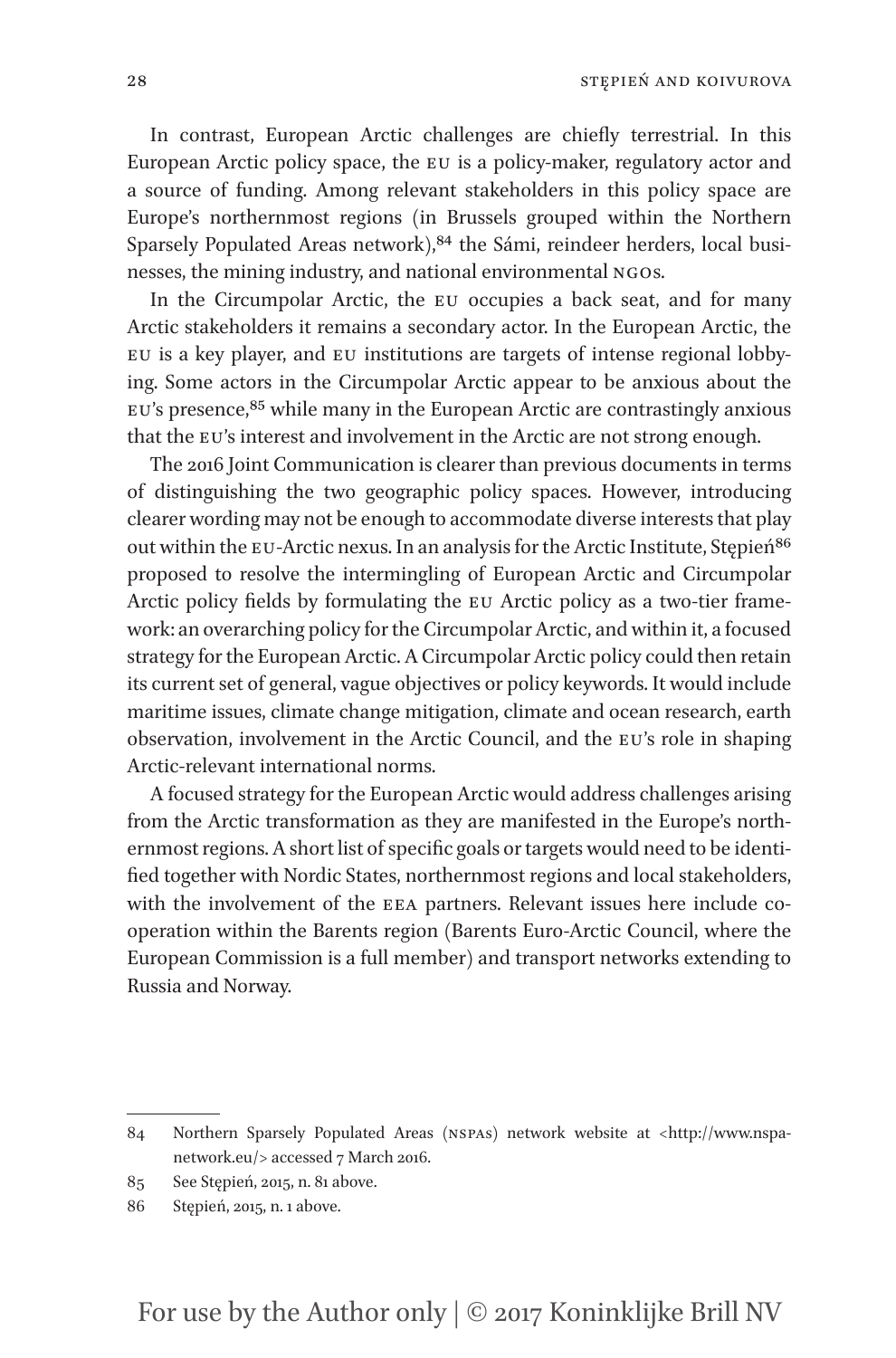Building on the experiences of the EU macro-regional strategies,<sup>87</sup> the precondition for the feasibility and effectiveness of such a strategy is that concrete action plans are agreed and that all relevant actors commit to the targets and to the implementation of actions. "Strategy" is a word often avoided by external Arctic actors. This is owing to the notion that strategy entails a certain degree of control over the geographic space and is aimed at achieving concrete goals towards securing specific interests. Calling the whole EU (Circumpolar) Arctic policy "a strategy" could therefore trigger anxiety among Arctic states.<sup>88</sup> However, the EU's more coherent approach towards the European Arctic could certainly constitute "a strategy"; exactly because the EU institutions, Member States and EU actors have a great deal of control over developments in the region and have direct, tangible interests in its sustainable development. Indeed, when the calls for a "coherent strategy" are voiced—such as in the 2014 European Parliament Resolution—usually they refer to the European Arctic affairs.89

The 2016 Joint Communication makes a step towards devising a European Arctic strategy. In 2017, the European Arctic Stakeholder Forum together with a network of EU funding programs attempt to identify overarching key investment and research priorities for the European Arctic. The Forum is to include regional and national authorities as well as other stakeholders, with participation of Norway, Iceland and Greenland. The Forum is supposed to deliver its proposals for priorities by the end of 2017.

Several possible goals for the European Arctic strategy could be envisaged. Actors will face the need to jointly address climate adaptation in Europe's fastest warming region, with increased flooding, impacts on winter roads and winter tourism raised among future concerns.<sup>90</sup> Strategic targets could include also the North-South and intra-regional (East-West) transport networks, digital connectivity, as well as tackling developmental or demographic problems specific to these sparsely populated areas. The challenges faced by the Sámi have to be highlighted, including energizing traditional livelihoods in light of

<sup>87</sup> European Commission, 'Report Concerning the Added Value of Macro-Regional Strategies' (2013) SWD (2013) 233.

<sup>88</sup> It was for this very reason that the word "strategy" was not used in, for instance, the United Kingdom's Arctic policy statement, according to the statement by a UK official at the "In the Spirit of Rovaniemi Process" conference on 25 November 2015 in Rovaniemi, Finland.

<sup>89</sup> European Parliament 2014; European Parliament, Debate on the EU Strategy for the Arctic, quoted above.

<sup>90</sup> Mikkonen and others 2013; Lapin Liitto (Regional Council of Lapland), Lapin Ilmastostrategia 2030 (Lapland's Climate Strategy 2030). 2011. Julkaisu 27/2011.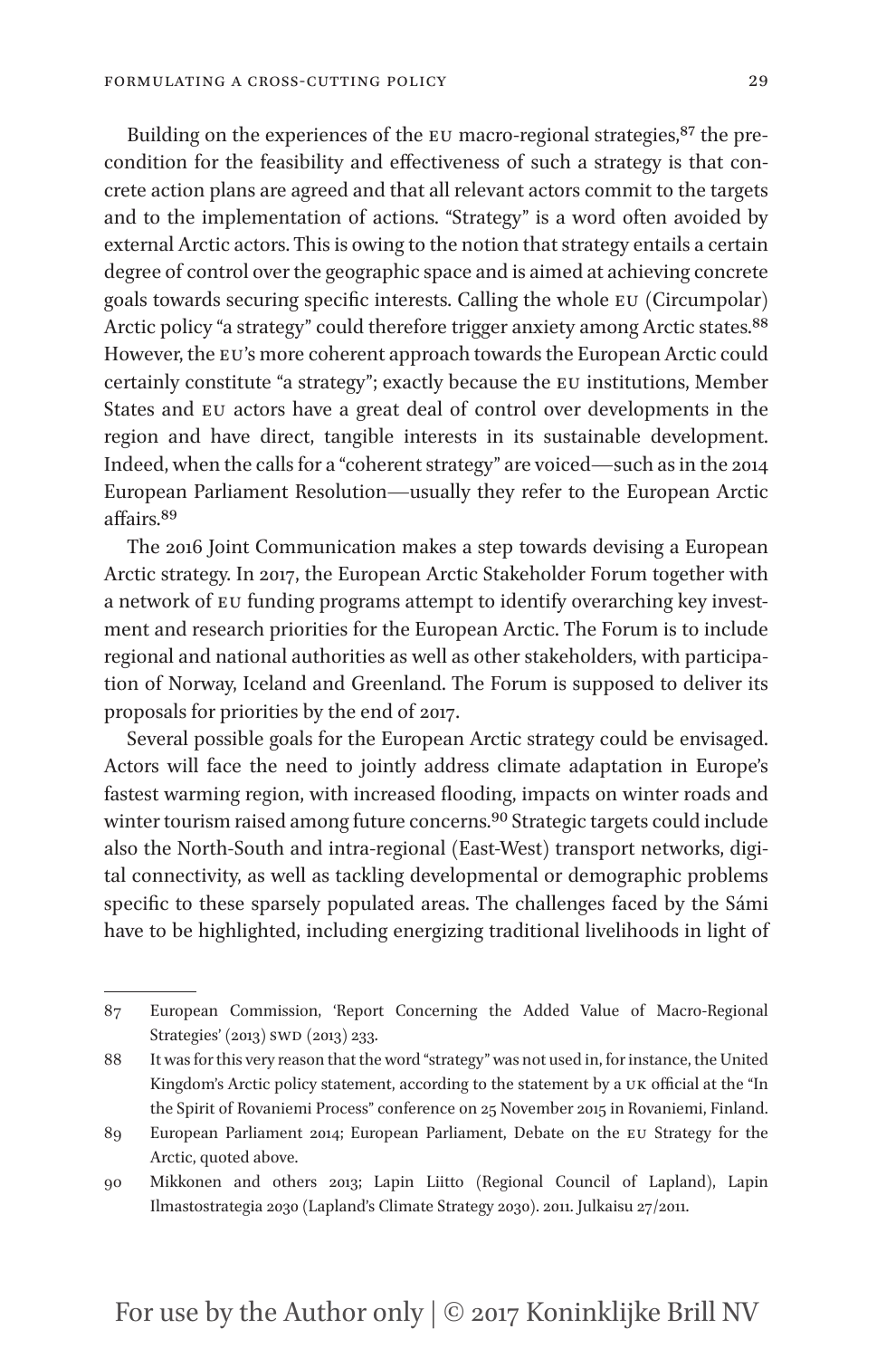expanding resource extraction.<sup>91</sup> Further, the development of Arctic towns could be supported, as in the Europe's northernmost regions these relatively small settlements play a socio-economic role similar to large population centres in Central Europe. The challenges they experience do not fit well to either urban or rural development programs.92

Owing to economic, demographic and social challenges that trouble northern Fennoscandia,93 a policy referring to the European Arctic is likely to acquire emphasis on economic development. The 2016 Joint Communication stands as clear proof of such dynamics.

It is unlikely that the strategy will include long-term institutional arrangements, mechanisms for policy co-ordination, and dedicated funding instruments supporting specific European Arctic priorities, adding to existing programs. The EU has adopted an approach to its macro-regional strategies (for the Baltic Sea Region, Danube, the Alps, Adriatic-Ionian Region or for Atlantic) based on the principles that no new institutions are to be created, no new funding instruments established and no new regulations adopted ("3xNO"). Therefore, the proposed Arctic Stakeholder Forum is to be a temporary, short-lived mechanism—finalizing its work in 2017—with its legacy to be carried on in the framework of loose annual stakeholder conferences rather than any institutionalized arrangement.

Instead of creating new programs, the strategy would streamline existing financing, prevent duplications and in the long-term affect priorities for funding instruments. The concept of the European Arctic Stakeholder Forum is heading precisely in that direction. In addition, ideas indirectly supporting European Arctic strategic priorities within already operating programs could be considered. A good example of such a mechanism is the Seed Money Facility within the EU Strategy for the Baltic Sea Region (EUSBSR).<sup>94</sup> It provides seed grants for work on proposals directed to various EU programs for projects that match the EUSBSR priorities.

93 *Ibid*.

<sup>91</sup> Based on the consultations leading towards the drafting of the Strategic Assessment of Development of the Arctic report, as well as consultations on "Streamlining EU funding in the European Arctic carried out by the European Commission, see European Commission, Public consultation on streamlining EU funding in the European Arctic, <[http://ec.europa.eu/dgs/maritimeaffairs\\_fisheries/consultations/arctic-eu-funding/](http://ec.europa.eu/dgs/maritimeaffairs_fisheries/consultations/arctic-eu-funding/doc/consultation-paper_en.pdf) [doc/consultation-paper\\_en.pdf>](http://ec.europa.eu/dgs/maritimeaffairs_fisheries/consultations/arctic-eu-funding/doc/consultation-paper_en.pdf) accessed 14 February 2015.

<sup>92</sup> Adam Stępień and others, 'Socioeconomic and Cultural Changes in the European Arctic' in Adam Stępień, Timo Koivurova and Paula Kankaanpää (eds), *The Changing Arctic and the European Union* (Brill/Nijhoff 2016).

<sup>94</sup> Seed Money Facility website at <[http://seed.eusbsr.eu/>](http://seed.eusbsr.eu/) accessed 7 March 2016.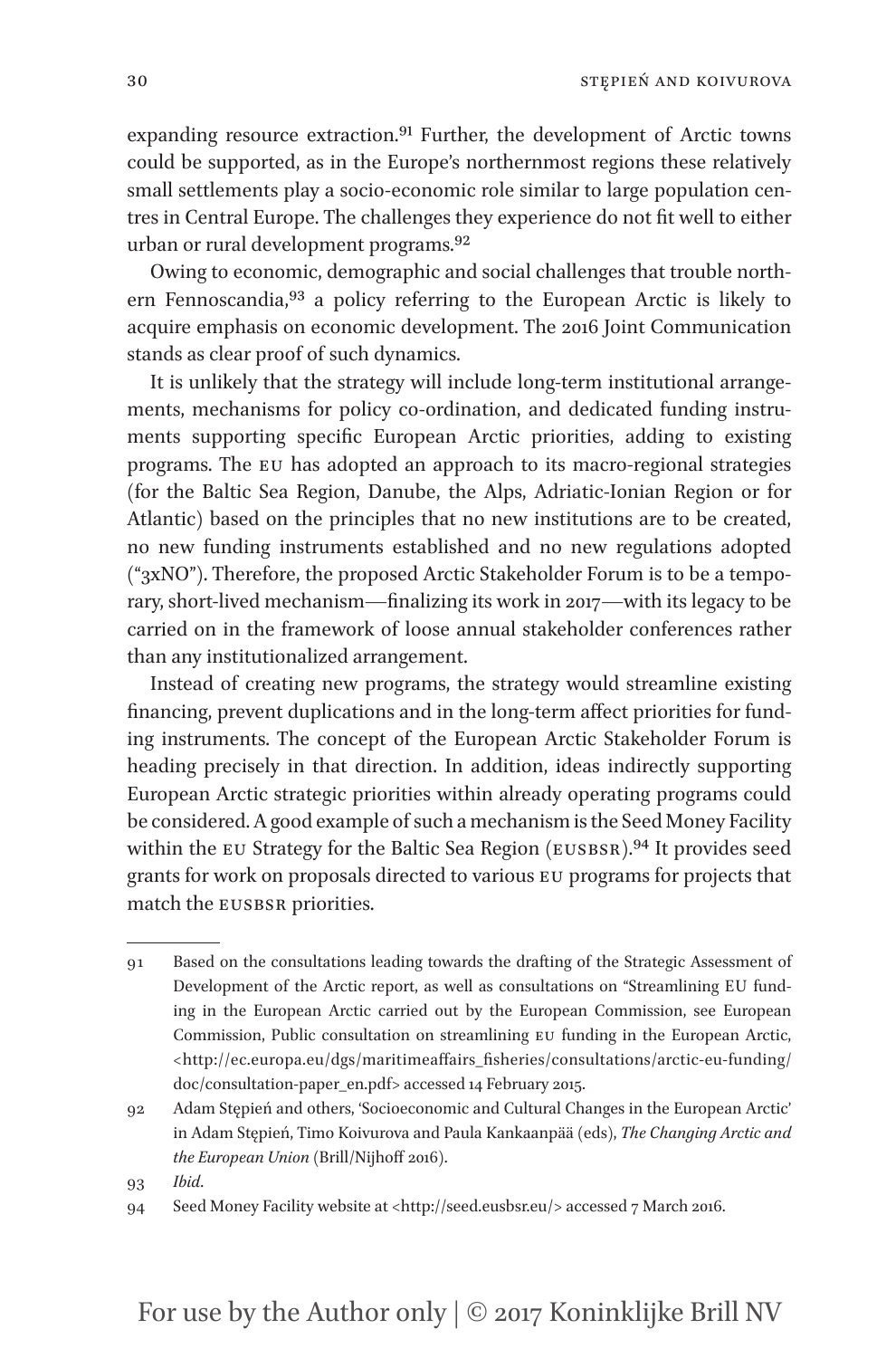In terms of institutional arrangements, currently the EU Arctic policy is coordinated jointly by the European External Action Service (EEAS) and the DG Maritime Affairs and Fisheries (DG Mare), with the involvement of various Commission DGs and agencies such as the European Environment Agency and European Maritime Safety Agency. The coordination is conducted via the Arctic Inter-Service Group, which serves primarily information purposes.95 However, the European Arctic strategy could be ultimately led by the Commission's units responsible for regional development, transport or environment. While any additional organizational arrangements may be difficult for the Arctic policy as a whole, the European Arctic strategy—similarly to macro-regional strategies—could be supported by networks of responsible officials from different Member States, EEA States and regions.<sup>96</sup> Moreover, regional stakeholder forums and conferences—as proposed in the 2016 Communication—could strengthen the long-term interaction between actors.

#### **5 Challenge Two: Influencing Sectoral Policy-making in the EU**

The precondition for a cross-cutting framework to have added value is its capacity to influence EU sectoral decision-making processes.97 Only actions dedicated to coordination, dialogue and outreach have been so far carried out within the EU Arctic policy itself.98 In order for Arctic policy to enhance the EU's presence in the Arctic, the actions need to be taken within sectoral policies, such as environment, transport, energy, external relations, or international ocean governance. The critical aspect is therefore the interlinkage between the Arctic policy-making and sectoral, substantial policies.

<sup>95</sup> Personal communication (by A. Stępień, on file), policy officer, European Commission DG Environment (August 2015); policy officer, European Environment Agency (July 2015).

<sup>96</sup> Jonathan Metzger and Peter Schmitt, 'When Soft Spaces Harden: The EU Strategy for the Baltic Sea Region' (2012) 44 *Environment and Planning A* 263; Sandrine Moretti and Jan Martinsson, 'Multi-Level Governance in the European Union for the Baltic Sea Region: An Actor's Mapping Perspective' 1 [<http://groupspaces.com/eusbsr-governance/>](http://groupspaces.com/eusbsr-governance/) accessed 7 March 2016.

<sup>97</sup> Basing on David Dery, 'Policy by the Way: When Policy Is Incidental to Making Other Policies' (1998) 18 Journal of Public Policy 163; Grant Jordan and Darren Halpin, 'The Political Costs of Policy Coherence: Constructing a Rural Policy for Scotland' (2006) 26 *Journal of Public Policy* 21.

<sup>98</sup> Albeit even such coordinating activities entail using existing sectoral structures and programs, as no arrangements exist for the EU Arctic policy.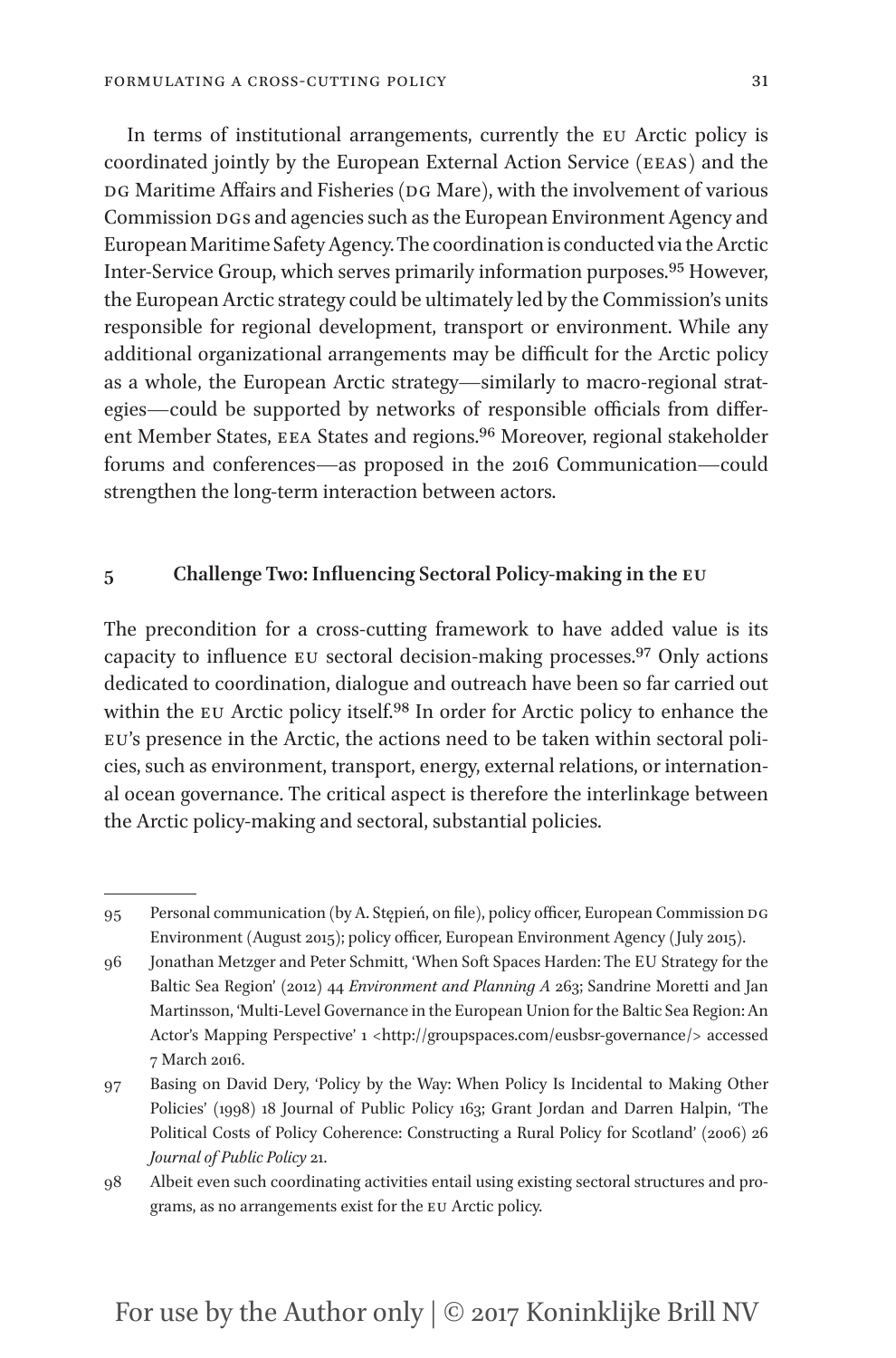May et al.<sup>99</sup>—building on Dery's<sup>100</sup> concept of a "policy by the way" proposed a notion of "component-driven policies" to describe the Arctic policies of Canada and the USA. May et al. and Dery suggest that for identity-based and space-based policy domains (such as youth policy or regional policies) it is sectoral, primary policies that determine the content of cross-cutting frameworks. That undermines the possibility for these frameworks to be coherent, but also limits the influence of the cross-cutting policies on polities' tangible actions. Sectoral policies have a much longer history, established communities of stakeholders and advocacy coalitions, as well as well-grounded institutional arrangements. The component-driven character of the EU Arctic policy is visible from the policy documents, which so far have simply collected existing Arctic-relevant activities. The role of EU Arctic policy-makers has been not to propose new objectives and set a course for EU Arctic action, but rather to choose among different possible sets of Arctic-relevant actions, prioritize and organize them in a sensible manner.

Arctic policy within the EU is a rather marginal policy topic. EU services are not willing to invest any greater resources even in coordination activities.<sup>101</sup> It is unlikely that it will follow the path of, for instance, environmental or climate policies, which over the years have moved to a central position in policy systems worldwide.

In some cases, the new "Arctic dimension" is primarily an act of re-labeling. The 2007–2013 Northern Periphery Program was renamed for the current financial perspective<sup>102</sup> as the Northern Periphery and Arctic Program, but without adding any tangible Arctic dimension that would distinguish it from its 2007– 2013 predecessor. Conversely, the changes that occurred in program priorities and operation are connected with the new set-up and objectives of the overall EU regional and cross-border policies, not with a new Arctic labelling.103

Notwithstanding, the very fact of considering issues from a new, Arctic perspective constitutes an intrinsic added value. The increased attention and visibility of Arctic issues within the EU has had a certain leverage. This is visible,

101 Personal communication (by Adam Stępień, on file), policy officer from European Commission DGs for Environment (August 2015) and Maritime Affairs and Fisheries (April 2015), European Environment Agency (July 2015).

<sup>99</sup> May and others 2005, n. 66 above; also, Peter J May, Joshua Sapotichne and Samuel Workman, 'Policy Coherence and Policy Domains' (2006) 34 *Policy Studies Journal* 381.

<sup>100</sup> Dery 1998, n. 98 above.

<sup>102</sup> The EU's multiannual budget operates via seven-year financial perspectives.

<sup>103</sup> Personal communication (by Adam Stępień, on file), Ole Damsgaard, Northern Periphery Program Secretariat, February 2014.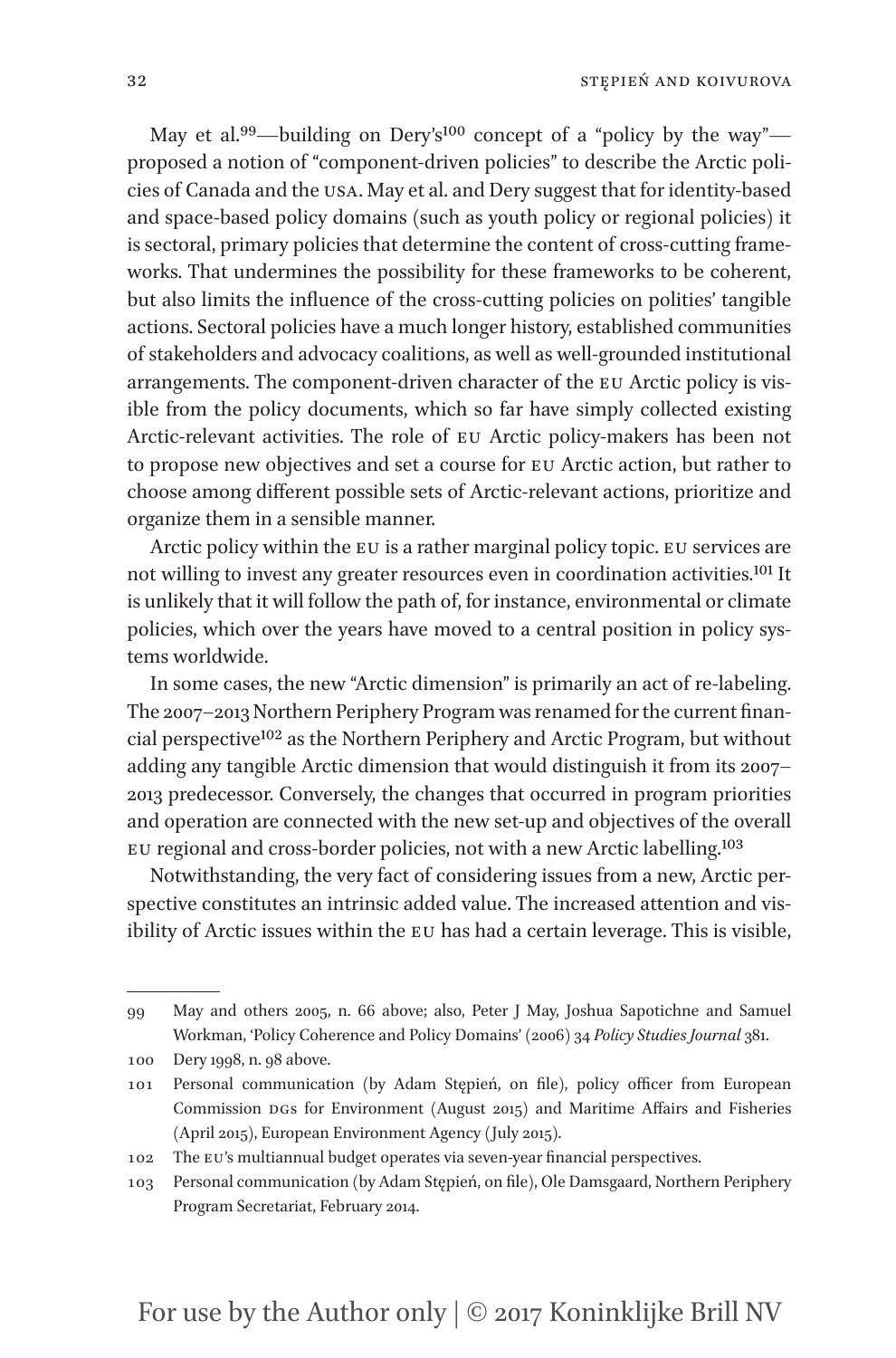for instance, in the process of adopting the EU Directive on the safety of offshore oil and gas extraction,<sup>104</sup> which includes several references to the Arctic. Another good example is research. In a survey conducted among European research organizations,<sup>105</sup> several respondents suggested that a strong visibility of Arctic topics in the Horizon 2020 research program could be partly attributed to EU Arctic policy-making.106 The interest in the Arctic resulted also in the launch of the EU-Polarnet project, which is to develop the European Polar Research Program and enhance the coordination of European Polar research infrastructures.107

The process of developing a cross-cutting Arctic policy also translates to increased EU exposure to Arctic actors and stakeholders. For instance, the EU adopted a conciliatory position in the Convention on International Trade in Endangered Species (CITES)108 as regards banning international trade in polar bear products. Instead of trade prohibition, the EU proposed requesting information on health of polar bear populations, on the levels of harvesting and trade and on feasibility of tagging regime for polar bear products.109 The EU action in this way demonstrated sensitivity to Inuit, Greenlandic and Canadian concerns.

In the future, Arctic policy-making may play a role in the EU's actions regarding international ocean governance and as regards the protection of biodiversity in areas beyond national jurisdiction and establishing marine protected areas in the high seas. The preparatory work on a new global agreement

105 A survey conducted by one of the authors via surveymonkey.com among participants to the EU-Polarnet network in November 2015.

- 106 It is worth noting that the Horizon 2020 program follows Seventh Framework Program, which encompassed research efforts within the International Polar Year 2007–2009. In addition, major EU satellite surveillance and observation programs (Galileo and Copernicus) include services critical for Arctic navigation and environmental monitoring.
- 107 However, the respondents highlighted that there are many drivers shaping research priorities and the eight-year long increased interest in the Arctic is only one of them.
- 108 Convention on International Trade in Endangered Species of Wild Fauna and Flora, concluded 3 March 1973, entry into force 1 July 1975, 27 UST 1087; TIAS 8249; 993 UNTS 243.
- 109 Convention on International Trade in Endangered Species of Wild Fauna and Flora, Sixteenth meeting of the Conference of the Parties Bangkok (Thailand), 3–14 March 2013, European Union Proposal Regarding Ursus Maritimus (Polar Bear), CoP16 Inf. 44, [<https://](https://www.cites.org/sites/default/files/eng/cop/16/inf/E-CoP16i-44.pdf) [www.cites.org/sites/default/files/eng/cop/16/inf/E-CoP16i-44.pdf](https://www.cites.org/sites/default/files/eng/cop/16/inf/E-CoP16i-44.pdf)> accessed 7 March 2016.

<sup>104</sup> Directive 2013/30/EU of 12 June 2013 on safety of offshore oil and gas operations [2013] OJ L178/66.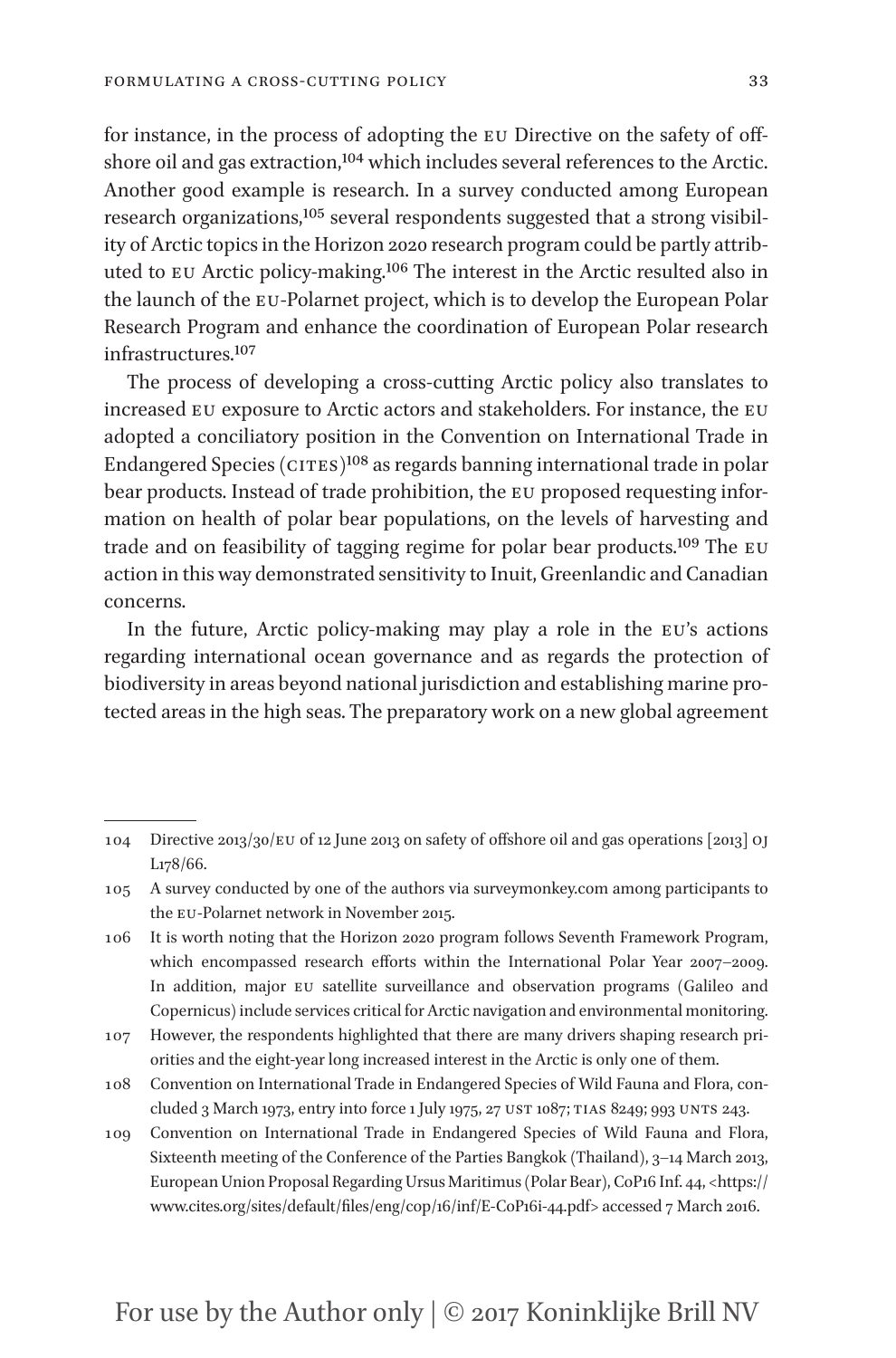has already started under the UN General Assembly.<sup>110</sup> While these issues are of special importance for the Central Arctic Ocean, the EU position is likely to be shaped primarily by global concerns and balancing with developing States' interests.111

While the new Arctic perspective on problems and stronger interactions with stakeholders is of intrinsic value, the EU should build on these qualities and consider procedural opportunities for enhancing the way Arctic policymaking influences the EU's sectoral activities and actions.

The primary means is facilitating internal flows of information, in order to raise awareness of the specific impacts EU actions have in the North. The Arctic Inter-Service Group of the European Commission serves such information purposes, but it operates only among lower officers responsible for Arctic matters. How, if at all, that information is conveyed within specific DGs depends on the particular case and on the personal interest of policy officers.112 The tangible co-operation going beyond information exchange within the EU services occurs, not on an on-going basis, but during the work on policy statements (2012 or 2016 communications and accompanying staff working documents) or cross-sectoral activities, such as preparation of a survey for Streamlining EU Arctic funding consultations.<sup>113</sup> Some policy ideas and instruments are, however, worth exploring in this context.

One such policy idea is "Arctic footprint management". Major external actors take part in shaping Arctic realities owing to long-range pollution, economic influence via market leverage and resource demand, as well as via influence on private actors under their jurisdiction. Due to these "Arctic footprints", polities like China, the EU and Japan have in their policy arsenals the capacity to control their impact on the Arctic. "Footprint management" requires three steps. First, polities need to assess and acknowledge their impact on the Arctic.

<sup>110</sup> See, Oceans and Law of the Sea website of the United Nations, ('Preparatory Committee established by General Assembly resolution 69/292') at <[http://www.un.org/depts/los/](http://www.un.org/depts/los/biodiversity/prepcom.htm) [biodiversity/prepcom.htm>](http://www.un.org/depts/los/biodiversity/prepcom.htm) accessed 7 March 2017.

<sup>111</sup> Sébastien Duyck, 'Conservation of Marine Living Resources and Fisheries Management in the Arctic: Perspectives from Non-Arctic Actors' in Timo Koivurova and Tianbao Qin (eds), *Arctic Law and Governance: the role of China and Finland,* pp. 181–204 (Hart Publishing / Bloomsbury, 2017). Also, the European Commission has carried out major consultation process before its stances towards international ocean governance questions are formulated.

<sup>112</sup> Personal communication (by Adam Stępień, on file), European Commission policy officers, DG Maritime Affairs and Fisheries (April 2015), DG Environment (August 2015).

<sup>113</sup> Personal communication, policy officers (by Adam Stępień, on file), European Commission DG Maritime Affairs and Fisheries (April 2015).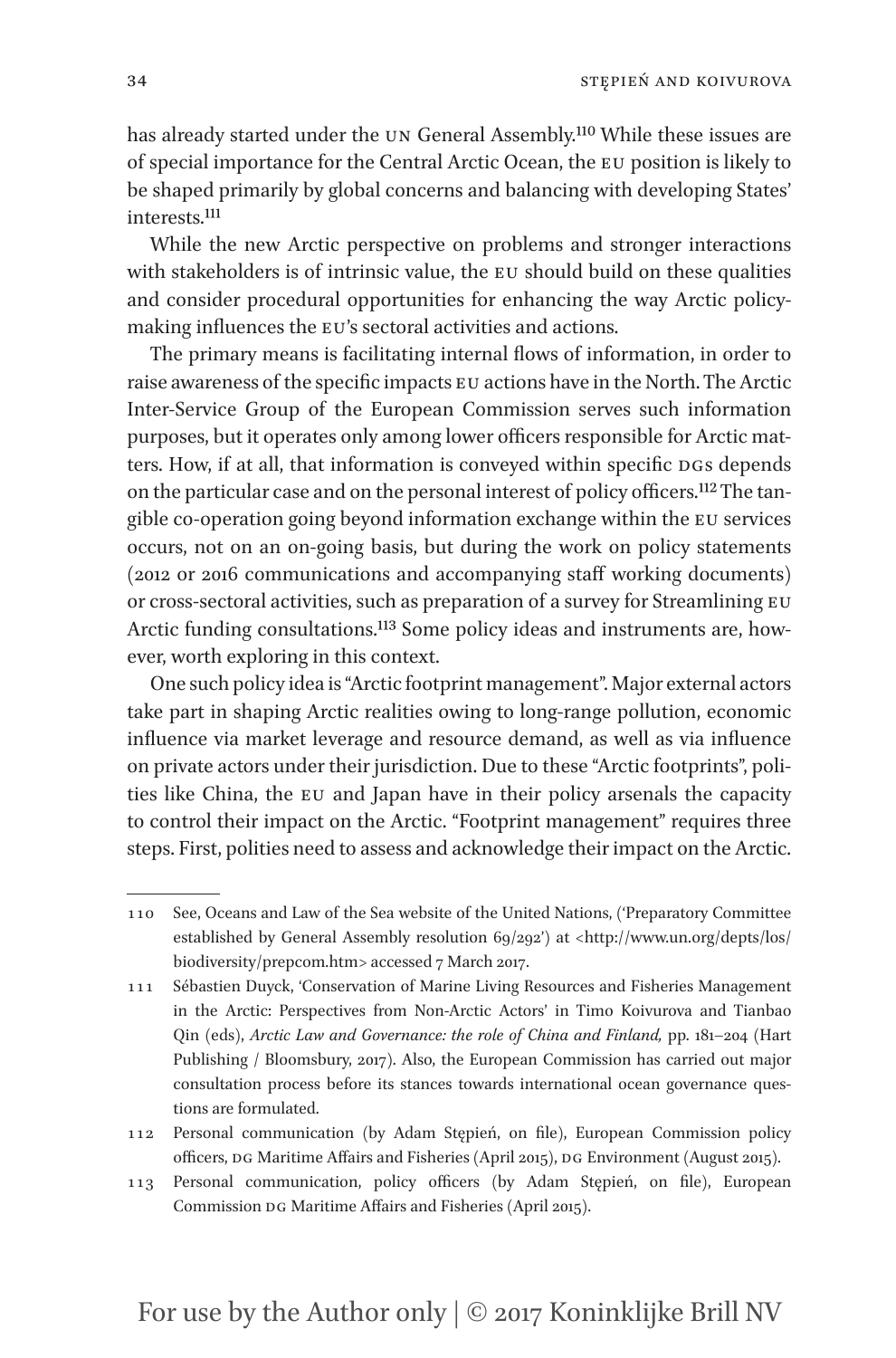Second, there needs to be a mechanism for communicating the knowledge on Arctic footprints to sectoral—primarily domestic—policy-making. This way, the awareness of Arctic footprints becomes a part of policy processes. Third, a regular monitoring of the polity's footprint has to be carried out.

The EU has shown a responsible approach early in its Arctic policy-making by commissioning the EU Arctic Footprint and Policy Assessment Report.<sup>114</sup> Following the project results, the EU partly acknowledged its own responsibility for the Arctic environment in the 2012 Joint Communication.115 However, EU officials have not been successful in channeling Arctic-specific concerns into general policy-making yet. Moreover, despite suggestions from the European Environment Agency<sup>116</sup> and the EU Arctic Information Centre initiative network,<sup>117</sup> a periodic monitoring and reassessment of the EU's Arctic footprint has not been adopted. On the other hand, the footprint approach has proven interesting enough that the European Commission is conducting studies—based on a similar methodology—for EU policy impacts on the South Mediterranean region and the Eastern Partnership countries.<sup>118</sup>

Better coordination among EU institutions, between the EU and its Member States as well as coordination with the activities of other actors present in the Arctic is in principle a basis for better flow of information. It could prevent any unnecessary overlaps and could help to identify gaps that the EU policies and EU funding could fill. Certainly, the very process of Arctic policy-making leads to a better overview of what Arctic-relevant activities different departments, agencies and EU actors engage in. The European Commission also commissioned an inventory of a broad range (EU, Member States, institutions and private sector) of European Arctic initiatives.119 The 2016 Joint Communication proposed establishing the European Parliament's delegation and the Council's working party dedicated to northern cooperation and Arctic issues. While especially the latter is unlikely to be established, neither addresses the key need for

<sup>114</sup> The authors of this chapter were involved in the work on the Arctic Footprint study (Cavalieri and others 2010, n. 31 above).

<sup>115</sup> JOIN (2012) 19 4.

<sup>116</sup> Personal communication (by Adam Stępień, on file), policy officer, European Environment Agency (July 2015).

<sup>117</sup> The authors work at the Arctic Centre which has been leading this network.

<sup>118</sup> Personal communication (by Adam Stępień, on file), European Commission policy officer, DG Environment (August 2015).

<sup>119</sup> Björn Dahlbäck and others, 'European Arctic Initiatives Compendium' (2014) [<www](http://www.arcticinfo.eu) [.arcticinfo.eu>](http://www.arcticinfo.eu) accessed 7 March 2016. The study was carried out in the framework of the "Strategic Environmental Impact Assessment of development of the Arctic" project.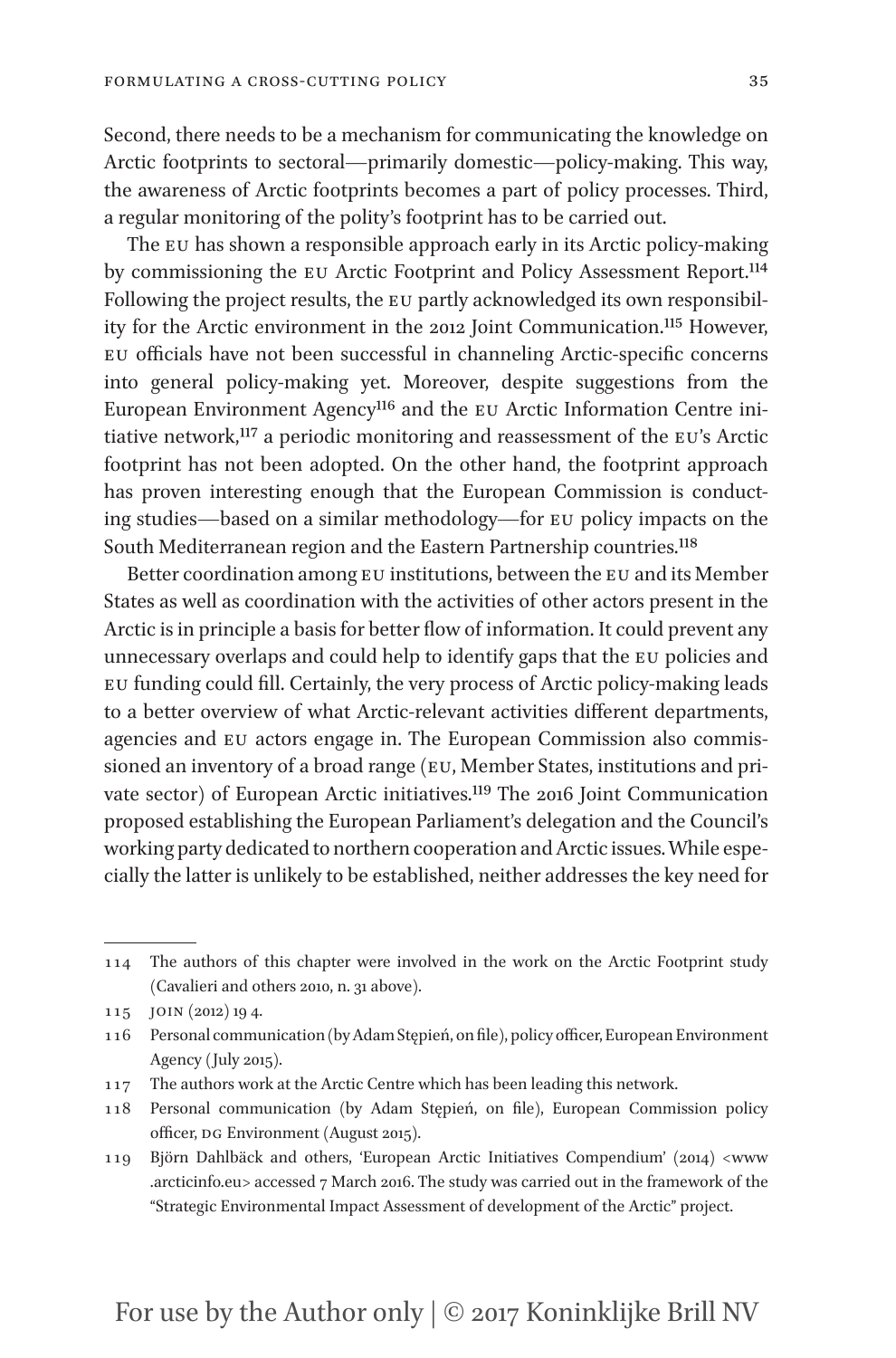the intra-EU flow of information: from the officers responsible for Arctic affairs to the teams working on Arctic-relevant policy and regulatory developments.

One concrete way in which Arctic concerns (including Arctic footprints) can be communicated to general policy-making processes is via regulatory impact assessments (IAs). IAs are conducted by the European Commission and EU services—sometimes with input from external experts or consultancies—in order to consider different alternatives and review the expected impacts of applied policy instruments, including for different constituencies and regions.120 The European Commission's IAs of proposed policies or regulations could incorporate a special focus on how new policy or legislative proposals influence the Arctic.121 Due to the complexity of both Arctic realities and EU policy frameworks, the identification of policies that have consequences in the Arctic constitutes a major challenge and requires stakeholder engagement. Taking Arctic issues into account is particularly important in areas where EU policies designed for a broad European constituency may yield specific consequences in the context of Arctic-specific challenges, such as remoteness, long distance, Arctic nature-based livelihoods, sparse population or vulnerability of Arctic environment. This is likely the case for regulations or policies in fields like transport, environment, ocean governance or rural policy.<sup>122</sup>

A significant part of information on Arctic-specific concerns and impacts would need to be acquired from a broad spectrum of Arctic actors and stakeholders. This leads us to the third problem related to coherence and added value of EU Arctic policy-making, namely handling interactions between EU institutions and Arctic stakeholders.

#### **6 Challenge Three: Managing Multiple Interactions with Arctic Actors and Stakeholders**

More effective and meaningful participation of Arctic stakeholders in decision-making processes is a vital component of a response to social and

<sup>120</sup> More transparent and better impact assessments are at the core of the new Better Regulation agenda of Juncker's Commission (Better regulation for better results—An EU agenda, Communication from the Commission 2015.).

<sup>121</sup> As was already partly suggested (regarding environmental impacts) in the Commission's 2008 Arctic Communication. See European Commission (2008). Communication COM/2008/0763 from the Commission to the European Parliament and the Council—The European Union and the Arctic Region.

<sup>122</sup> Kirsi Latola and others, 'Activities Affecting Land Use in the European Arctic' in Adam Stępień, Timo Koivurova and Paula Kankaanpää (eds), *The Changing Arctic and the European Union* (Brill Nijhoff 2016);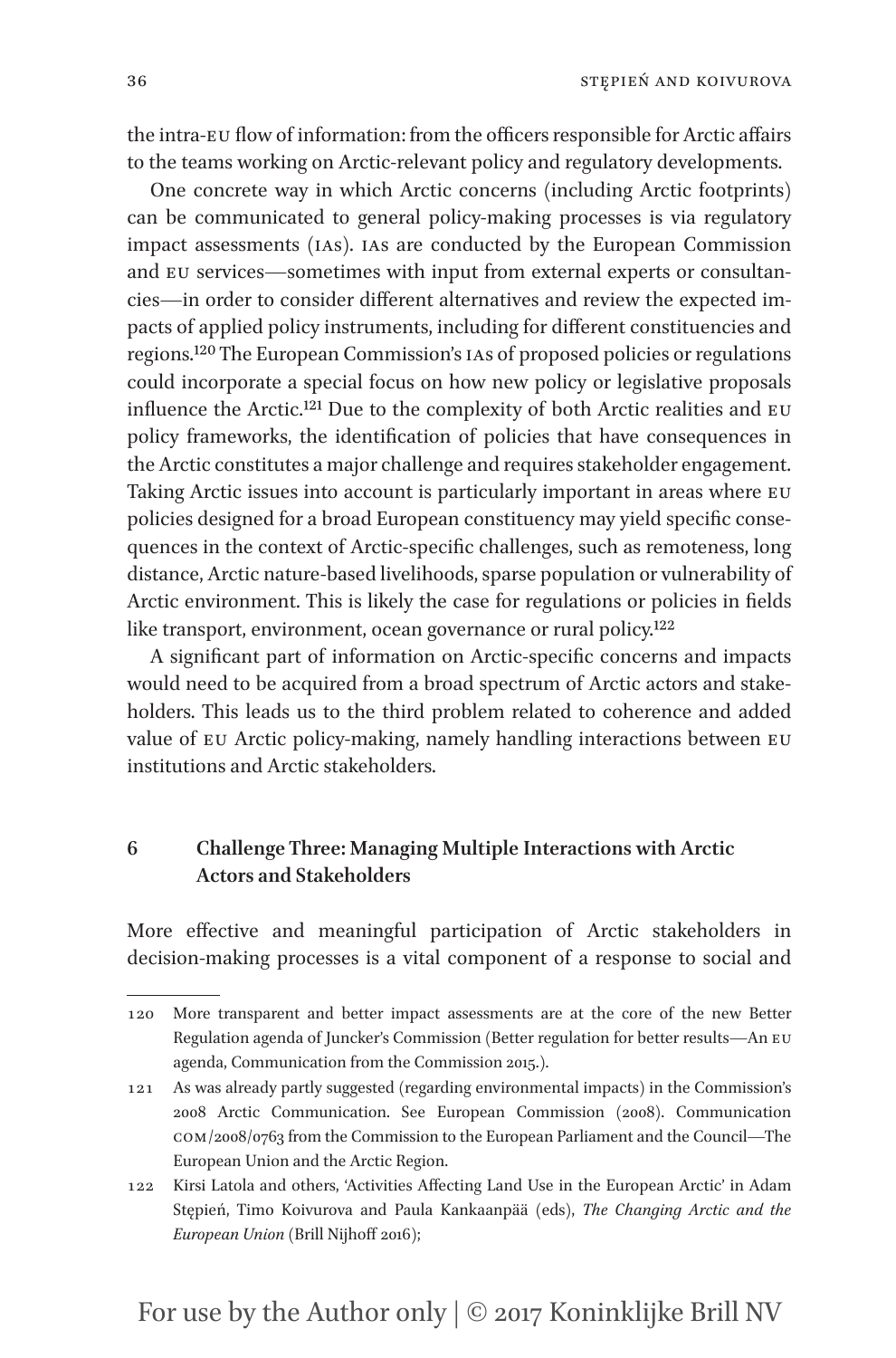environmental changes and to the rising complexity of Arctic governance. It is crucial to enhance two-way communication between Arctic stakeholders and EU decision-makers as well as to facilitate spaces for stakeholders to enter into dialogue with each other. So far, Arctic inhabitants, communities, businesses, local governments and organisations still lack appropriate information on the EU's role, interests and relevant activities in the region.123

Enhanced participation enables understanding of values and livelihoods that might be neglected from the perspective of densely populated European economic centres, where human-environment relations (e.g. subsistence use of forests) may not be as vital for culture and identity as in the North.124 EU cohesion and co-operation programs in the North are an example of added value provided by stakeholder involvement. There, the key role of local actors in setting objectives has resulted in the alignment of local perceptions of needs and challenges and the goals of EU-funded programs.125

However, when carrying out stakeholder engagement activities, the EU institutions need to take into account the limited capacities of many Arctic actors<sup>126</sup> and better coordinate various stakeholder consultations mechanisms. Recently, a number of processes carried out by different EU services have involved the same groups of stakeholders, including: 'Strategic Environmental Impact Assessment of Development of the Arctic' commissioned by the DG Environment; operation of the Arctic NGO Forum (overseen by DG Environment project on creating space for exchange between NGOs focused on Arctic, primarily environmental, issues);127 the DG MARE consultations on streamlining Arctic funding; and the work with stakeholders within the EU-Polarnet process leading to the European Polar Research Program, supervised by the DG Research. The 2016 Joint Communication adds to these processes the European Arctic Stakeholder Forum, goal of which is to identify overarching investment and research priorities, partly overlapping with the aims of the EU-Polarnet. Moreover, annual stakeholder conferences and the EU Arctic Policy Assessment<sup>128</sup> process are to complement this landscape of spaces for engagement.

128 The EU Arctic Policy Assessment process is to examine the implementation of the EU's Arctic policy until 2019, see the Arctic Centre website at [<http://www.arcticcentre.org/](http://www.arcticcentre.org/EN/News/uutinen?ln=x4ueznur&id=6244f2bc-27a7-4bec-8e69-bf5b097b03df)

<sup>123</sup> This assessment is based on 'Strategic Assessment of Development of the Arctic', n. 1 above.

<sup>124</sup> Latola and others 2016, n. 123 above.

<sup>125</sup> According to feedback received in the stakeholder consultations.

<sup>126</sup> Adam Stępień and others, 'Arctic Indigenous Peoples and the Challenge of Climate Change' in Elizabeth Tedsen, Sandra R Cavalieri and Andreas Kraemer (eds), *Arctic Marine Governance: Opportunities for Transatlantic Co-operation* (Springer 2014).

<sup>127</sup> Arctic NGO Forum website at <[http://arcticngoforum.org/>](http://arcticngoforum.org/) accessed 7 March 2016.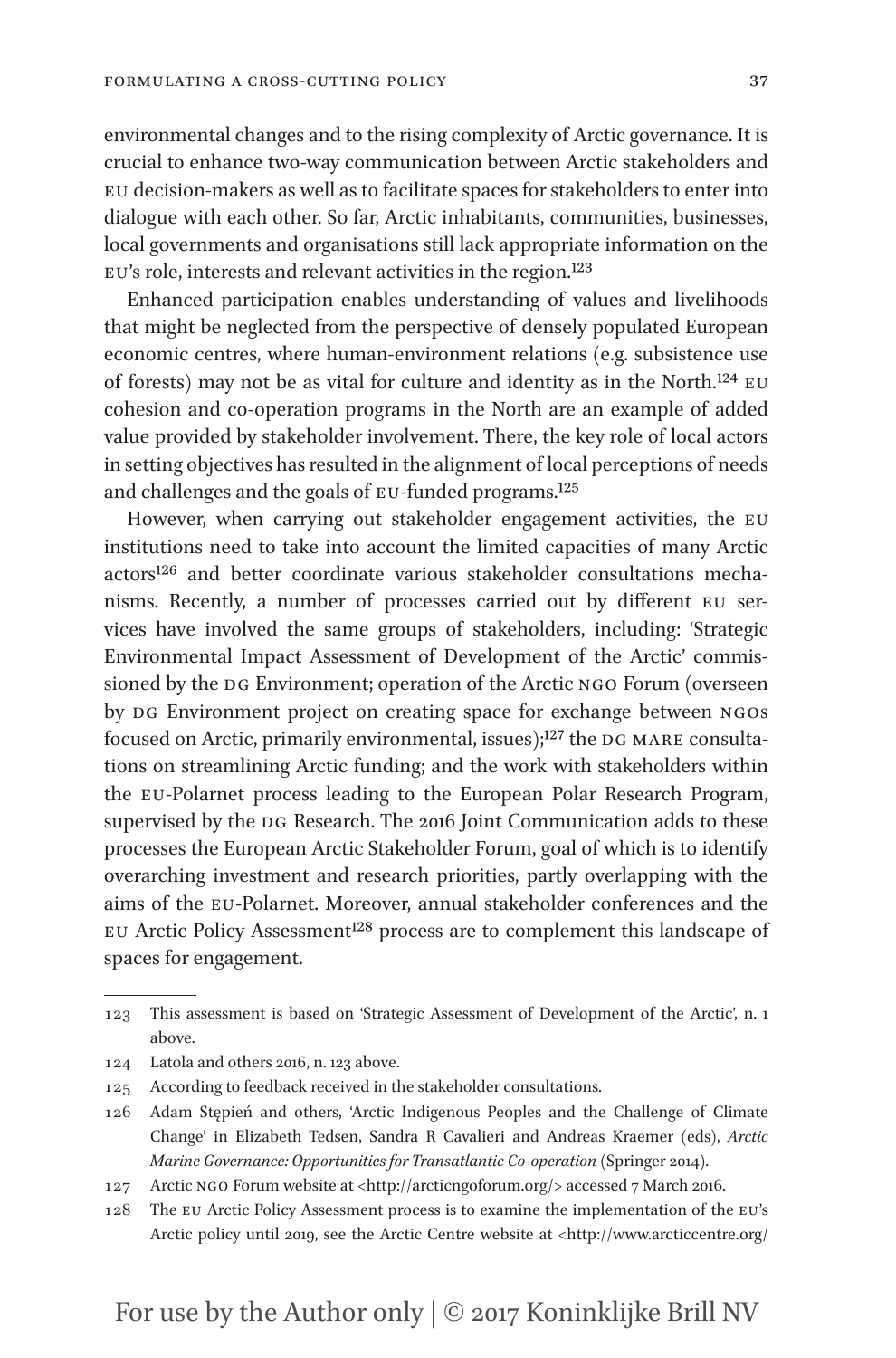Furthermore, the EEAS and the European Commission have engaged Arctic indigenous organizations within the format of the so-called Arctic Dialogue. First taking place in 2010, this dialogue has become more regular starting from 2013. However, these meetings are mainly filled with presentations on various indigenous-relevant EU projects rather than discussing challenging issues. The discussions should be more focused and concrete, including practical, pressing matters and EU strategic interests in the Arctic. Possible questions could include the EU's strategic interest in developing EU-domestic resource extraction or infrastructural projects potentially supported by the EU.129 The interaction with indigenous peoples needs to be linked up to other stakeholder engagement processes.

In the context of stakeholder engagement it must be remembered that indigenous people are also rights-holders. The participation of indigenous people (in particular the Sámi) in decision-making should be addressed in the light of evolving international indigenous rights (including land rights and the principle of free, prior and informed consent), primarily the UN Declaration of the Rights of Indigenous Peoples.130 Responsible decision-making with regard to EU policies that may affect Arctic indigenous communities requires their meaningful participation. The concept of establishing a more permanent presence of the Arctic indigenous peoples or the Sámi in Brussels remains relevant.131 Such representation has to be independent from state and regional authorities and would need to address the constraints of indigenous organisations' human and financial capacities.

Better streamlining of different consultation mechanisms would avoid stretching the capacities and patience of Arctic academics, NGOs, policymakers, and in particular local and indigenous communities. The 2016 Joint Communication does not deliver on such streamlining. Moreover, clear feedback on how consultation outcomes influenced specific decision-making is necessary to ensure participants remain engaged.132

[EN/News/uutinen?ln=x4ueznur&id=6244f2bc-27a7-4bec-8e69-bf5b097b03df>](http://www.arcticcentre.org/EN/News/uutinen?ln=x4ueznur&id=6244f2bc-27a7-4bec-8e69-bf5b097b03df) accessed 23 July 2017.

<sup>129</sup> Stępień 2015, n. 1 above.

<sup>130</sup> United Nations Declaration on the Rights of Indigenous Peoples (2007), General Assembly Resolution 61/295, New York, 13 September 2007.

<sup>131</sup> This was already suggested at the 2010 'Arctic Dialogue' meeting. See the website of the European Commission's DG Maritime Affairs and Fisheries at <[https://webgate.ec.europa](https://webgate.ec.europa.eu/maritimeforum/content/1831) [.eu/maritimeforum/content/1831](https://webgate.ec.europa.eu/maritimeforum/content/1831)> accessed 4 March 2014.

<sup>132</sup> See, for example, Stepien and others 2014, n. 1 above.